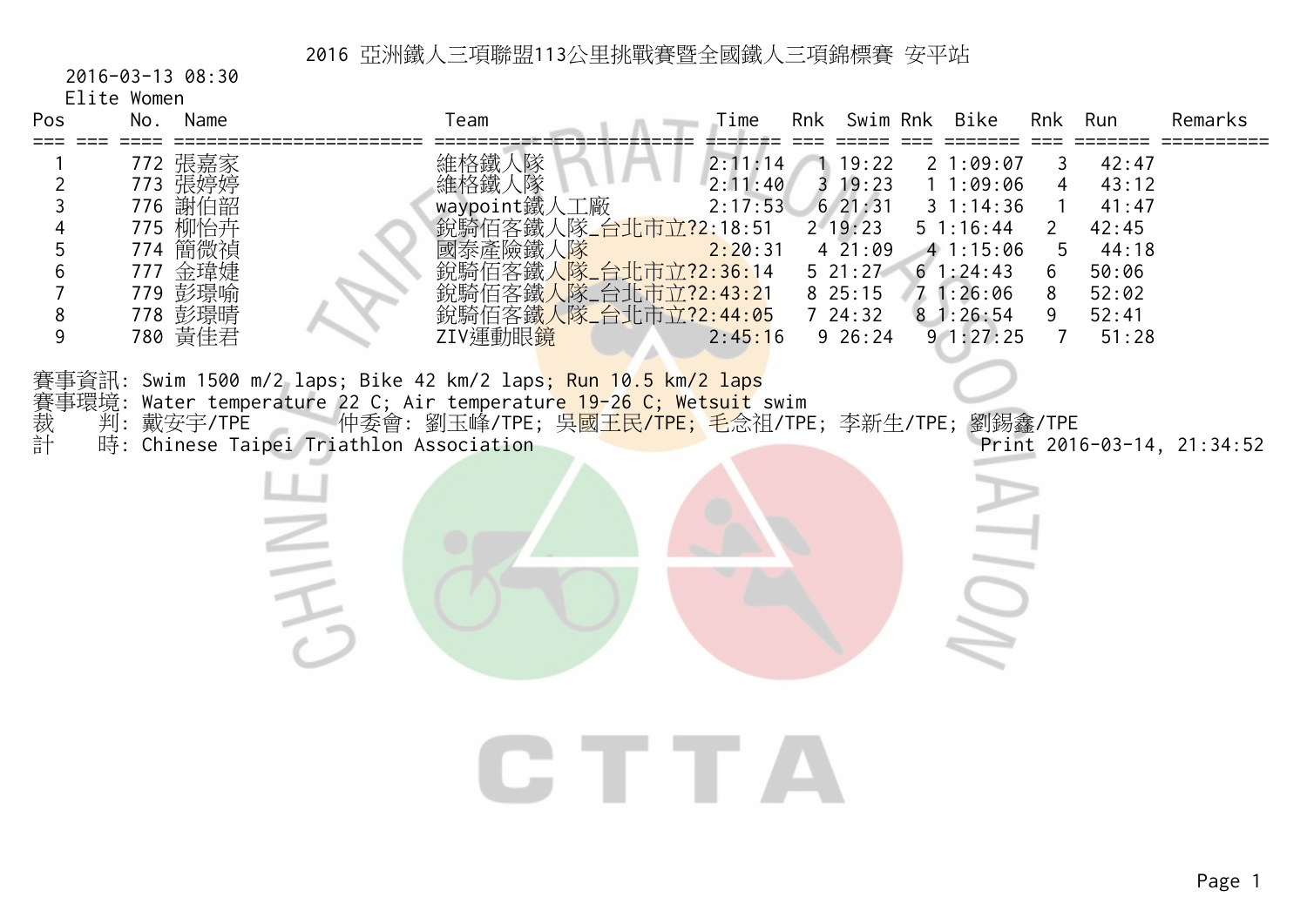2016-03-13 08:30

Elite Men

| Pos          | No.     | Name | Team                 | Time    | <b>Rnk</b> | Swim Rnk            |     | Bike       | Rnk | Run     | Remarks |
|--------------|---------|------|----------------------|---------|------------|---------------------|-----|------------|-----|---------|---------|
|              | 751     | 張團畯  | waypoint鐵人工廠         | 1:54:52 |            | 17:19               |     | 1:04:02    |     | 33:32   |         |
|              | 754     | 蔡曜宇  | Ostia啟動鐵人隊           | :59:12  |            | 17:18               |     | 21:04:06   |     | 37:49   |         |
|              | 753     | 王威凱  |                      | :59:17  |            | 617:51              |     | 71:06:22   |     | 35:04   |         |
|              | 760     | 楊志祥  | 國泰產險鐵<br>、  家        | 2:00:14 |            | $10 \ \ 18:48$      |     | 41:05:52   | 3   | 35:35   |         |
|              | 752     | 李宙諺  | 台中銀行鐵                | 2:00:35 |            | $4\overline{17:50}$ |     | 91:06:30   | 4   | 36:15   |         |
|              | 761     | 吳承泰  | 國泰產險鐵<br>、           | 2:00:56 |            | $2 \t17:19$         |     | 101:06:46  | 5.  | 36:53   |         |
|              | 755     | 徐培嚴  | 台中銀行鐵人隊              | 2:02:31 |            | 717:52              |     | 81:06:24   | 8   | 38:16   |         |
| 8            | 756     | 吳冠融  | waypoint鐵人工廠         | 2:02:34 |            | 12 19:03            |     | 31:05:47   | 6   | 37:45   |         |
| 9<br>$\star$ | 771     | 周汶傑  |                      | 2:02:45 |            |                     |     |            | 17  |         | 掉晶片     |
| 10           | 853     | 邱韋強  | 刑事鐵人隊                | 2:05:11 |            | 8 17:56             |     | 111:07:08  | 9   | 40:08   |         |
| 11           | 764 柳承宇 |      | 銳騎佰客鐵人隊_台北市立?2:08:40 |         |            | $11 \t18:50$        |     | 5 1:05:59  | 12  | 43:52   |         |
| 12           | 770     | 劉耀群  |                      | 2:12:55 |            | 14 23:03            |     | 61:06:03   | 11  | 43:50   |         |
| 13           | 765     | 李汶陽  | 國立屏東科技大學             | 2:22:09 |            | 15 23:08            |     | 12 1:12:36 | 13  | 46:26   |         |
| 14           | 768     | 成昌仁  |                      | 2:25:25 |            | 13 20:56            |     | 4 1:21:55  | 10  | 42:35   |         |
| 15           | 759     | 林威志  | 高雄市立中正高中-PPRINA      | 3:00:39 |            | $5 \t17:51$         | l 3 | 1:19:20    | 16. | 1:23:29 |         |
| 16           | 766     | 趙浩惟  |                      | 3:05:54 |            | 17 31:50            | l 5 | 1:25:27    | 15  | :08:38  |         |
| 17           | 763     | 陳建霖  | 嘉義市鐵人三項委員會           | 3:09:01 |            | 16 27:35            |     | 16 1:42:42 | 14  | 58:45   |         |
|              | 757     | 張家豪  | 維格鐵人隊                |         |            | 9 18:17             |     |            |     |         |         |

賽事資訊: Swim 1500 m/2 laps; Bike 42 km/2 laps; Run 10.5 km/2 laps 賽事環境: Water temperature 22 C; Air temperature 19-26 C; Wetsuit swim<br>裁 判: 戴安宇/TPE 仲委會: 劉玉峰/TPE; 吳國王民/TPE; 毛念祖/TPE<br>計 時: Chinese Taipei Triathlon Association 裁 判: 戴安宇/TPE 仲委會: 劉玉峰/TPE; 吳國王民/TPE; 毛念祖/TPE; 李新生/TPE; 劉錫鑫/TPE 計 時: Chinese Taipei Triathlon Association Print 2016-03-14, 21:34:52

## CTTA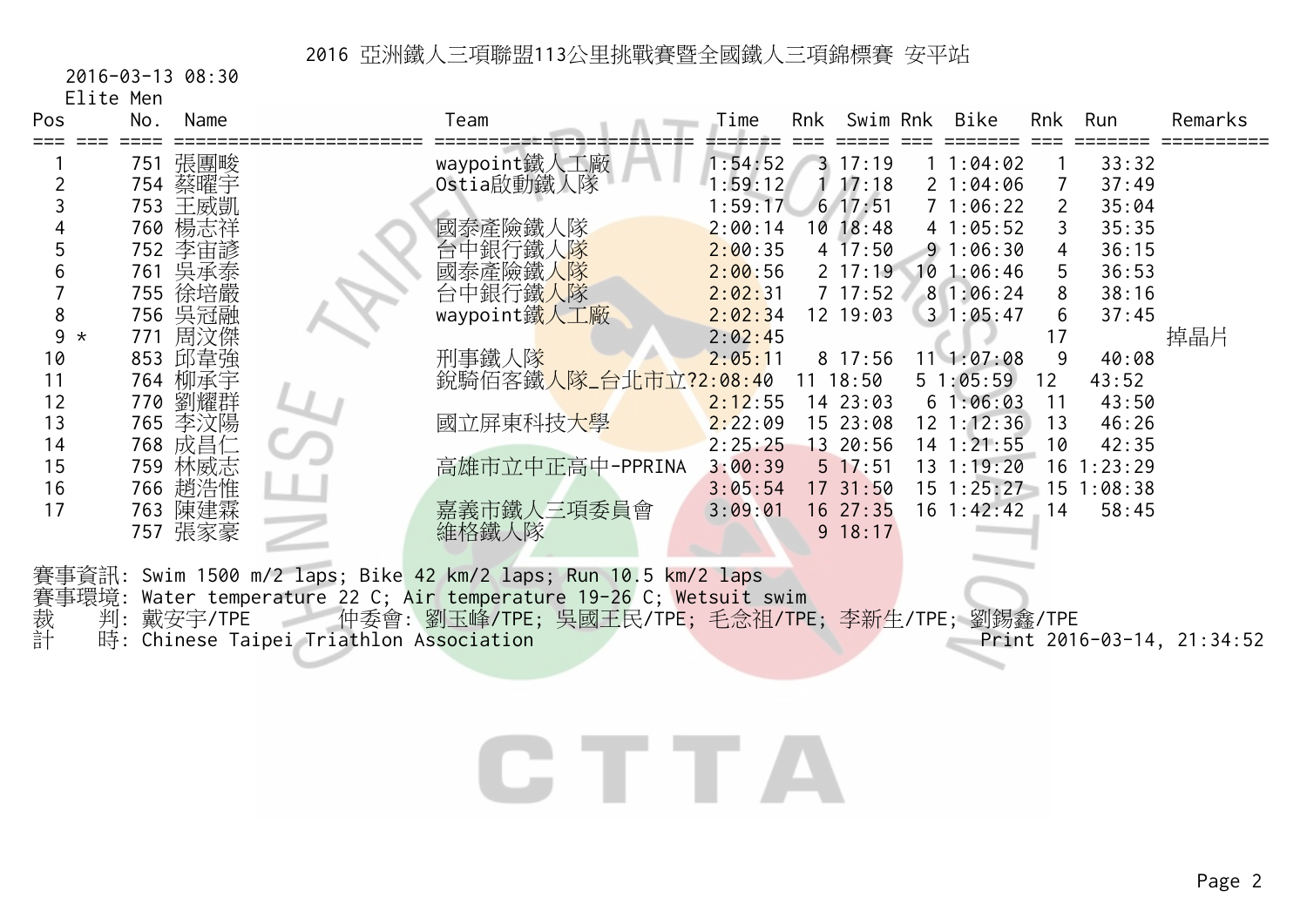2016-03-13 08:30

50+ AG Women

| Pos | No. | Name               | Team                                                                                                                                   |                             |  | Time Rnk Swim-Rnk Bike Rnk Run |          |                                                | Remarks |
|-----|-----|--------------------|----------------------------------------------------------------------------------------------------------------------------------------|-----------------------------|--|--------------------------------|----------|------------------------------------------------|---------|
|     |     | 813 王玲瓏<br>814 簡美珠 |                                                                                                                                        | $3:08:14$ 1 31:27 1 1:43:40 |  |                                | $\sim$ 1 | 53:09<br>$3:50:34$ 2 37:44 2 2:08:13 2 1:04:38 |         |
|     |     |                    | 賽事資訊: Swim 1500 m/2 laps; Bike 42 km/2 laps; Run 10.5 km/2 laps<br>賽事環境: Water temperature 22 C; Air temperature 19-26 C; Wetsuit swim |                             |  |                                |          |                                                |         |

裁 判:戴安宇/TPE 仲委會:劉玉峰/TPE;<mark>吳國王民/TPE;毛念</mark>祖/TPE;李新生/TPE;劉錫鑫/TPE 裁 判: 戴安宇/TPE 仲委會: 劉玉峰/TPE; <mark>吳國王民/TPE; 毛念祖</mark>/TPE; 李新生/TPE; 劉錫鑫/TPE<br>計 時: Chinese Taipei Triathlon Association

2016 亞洲鐵人三項聯盟113公里挑戰賽暨全國鐵人三項錦標賽 安平站

| Pos | 40-49 AG Women<br>Name<br>No. | Team   | Time    | Rnk Swim Rnk | Bike           | Rnk Run        |          | Remarks |
|-----|-------------------------------|--------|---------|--------------|----------------|----------------|----------|---------|
|     | 811 柯侑吟                       |        | 2:42:43 | 26:30        | $2\;1:27:32$   |                | 48:43    |         |
|     | 806 趙曉萍                       | 林家軍    | 2:47:09 | $3\;\;28:53$ | 11:24:00       |                | 54:17    |         |
|     | 807 林吟霞                       | 翰林動力車隊 | 2:49:23 | 428:56       | $4 \; 1:33:14$ |                | 47:15    |         |
|     | 808 余紅霞                       | 鐵人起笑團  | 3:08:03 | $5\,38:14$   | $3 \t1:32:06$  | $\overline{4}$ | 57:44    |         |
|     | 810 林玲安                       |        | 3:12:41 | 227:04       | $6 \; 1:47:31$ | 5.             | 58:06    |         |
|     | 809 黃逸君                       | 277鐵超人 | 3:24:55 | 641:42       | 51:39:50       |                | 61:03:24 |         |

CHILA

賽事環境: Water temperature 22 C; Air temperature 19-26 C; Wetsuit swim<br>裁 判: 戴安宇/TPE 仲委會: 劉玉峰/TPE; 吳國王民/TPE; 毛念祖/TPI

- 裁 判: 戴安宇/TPE 仲委會: 劉玉峰/TPE; 吳國王民/TPE; 毛念祖/TPE; 李新生/TPE; 劉錫鑫/TPE<br>計 時: Chinese Taipei Triathlon Association Print 201(
- 時: Chinese Taipei Triathlon Association **Print 2016-03-14, 21:34:52**

Page 3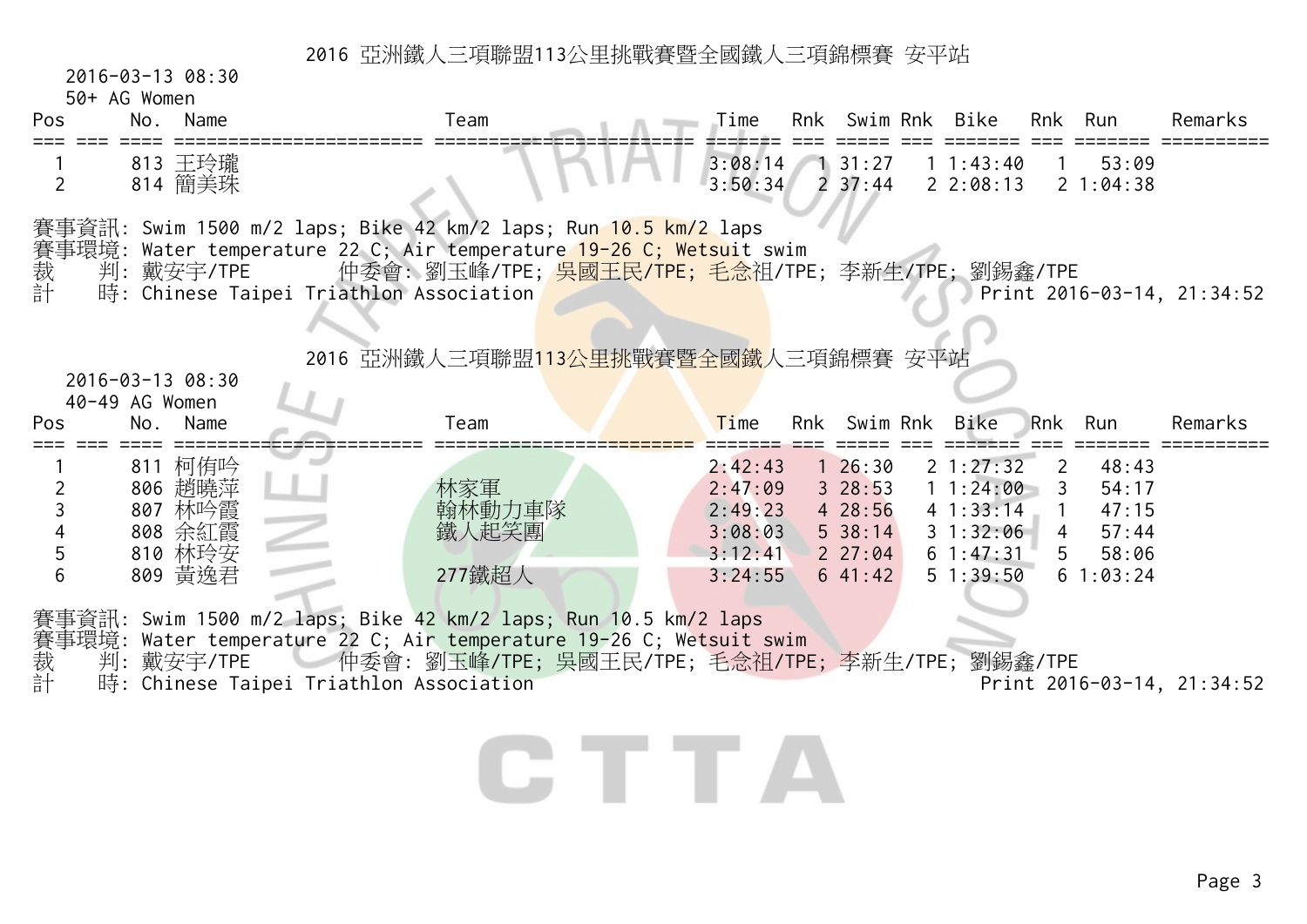2016-03-13 08:30

30-39 AG Women

| Pos  | No.   | Name                 |                     | Team         | Time       | Rnk | Swim Rnk            | Bike            | Rnk                   | Run            | Remarks |
|------|-------|----------------------|---------------------|--------------|------------|-----|---------------------|-----------------|-----------------------|----------------|---------|
|      |       | 796 陳知輿              |                     |              | 2:48:55    |     | 29:07               | 41:29:24        | $\mathbf{2}^{\prime}$ | 50:25          |         |
|      |       | 805 高羚晏              |                     | 新北市蘆洲區體育會鐵人三 | 2:49:40    |     | $2\,29:58$          | 11:24:30        | 4                     | 55:12          |         |
|      |       | 795 劉靜葳              |                     | 鐵人起笑團        | 2:57:28    |     | 431:16              | $3 \t1:29:12$   | 5.                    | 57:00          |         |
|      | 800   | 劉昭吟                  |                     | 277鐵超人       | 3:00:45    |     | 10 38:00            | $2 \t1:27:43$   | 3                     | 55:03          |         |
|      |       | 812 邱怡萍              |                     | 277鐵超人       | 3:04:06    |     | $5\overline{3}2:21$ | $5 \t1:34:32$   | 6                     | 57:13          |         |
|      |       | 791 張若凡              |                     | ZIV運動眼鏡      | 3:04:41    |     | $3\,30:51$          | 81:35:57        | 7                     | 57:54          |         |
|      |       | 793 蔣佳怡              |                     | 悍將鐵人         | 3:14:40    |     | $6\,32:23$          | 61:35:42        |                       | 11 1:06:36     |         |
|      |       | 798 邱玉青              |                     | 277鐵超人       | 3:18:13    |     | 733:38              | 101:42:39       |                       | 81:01:57       |         |
|      | 792 周 | 驊                    |                     | SuperMoms    | 3:21:28    |     | 15 43:27            | 71:35:57        |                       | 91:02:05       |         |
| 10   | 799   | 吳宛玲                  |                     | 博克多鐵人隊       | 3:25:37    |     | 17 56:45            | 91:40:19        |                       | 48:33          |         |
| 11   |       | 802 趙家慧              |                     | 277鐵超人       | 3:39:37    |     | 16 43:28            | $11 \t1:43:18$  |                       | 14 1:12:52     |         |
| 12   | 801   | 陳佳琭                  |                     | 277鐵超人       | 3:40:08    |     | 12 39:01            | 16 1:56:52      |                       | 10 1:04:16     |         |
| 13   | 803   | 王識敦                  |                     |              | 3:40:27    |     | $8\,36:24$          | $12 \t1:44:52$  |                       | $17 \t1:19:12$ |         |
| 14   |       | 1225 王思穎             |                     | 277鐵超人       | 3:41:20    |     | 14 42:01            | $15$ $1:51:50$  |                       | 12 1:07:31 浮標  |         |
| 15   |       | 804 蔡馨誼              |                     | 277鐵超人       | 3:41:53    |     | 11 38:05            | 13 1:50:35      |                       | 15 1:13:14     |         |
| 16   |       | 794 吳秋璇              |                     | SuperMoms    | 3:44:11    |     | 13 40:46            | 14 1:50:43      | 13                    | 1:12:43        |         |
| 17   |       | 797 Angeline Douant  |                     |              | 3:49:42    |     | $9\,36:56$          | $17 \; 1:57:40$ |                       | $16 \t1:15:07$ |         |
| #### |       | $\sim$ $\sim$ $\sim$ | $\sqrt{2}$<br>n · 1 | $\sqrt{2}$   | $\sqrt{2}$ |     |                     |                 |                       |                |         |

賽事資訊: Swim 1500 m/2 laps; Bike 42 km/2 laps; Run 10.5 km/2 laps 賽事環境: Water temperature 22 C; Air temperature 19-26 C; Wetsuit swim <sub>(教</sub>学)<br>裁 判: 戴安宇/TPE 仲委會: 劉玉峰/TPE; 吳國王民/TPE; 毛念祖/TPE; 李新生/TPE; 劉錫鑫/TPE<br>計 時: Chinese Taipei Triathlon Association the Chinese Taipei Triathlon Association **Print 2016-03-14, 21:34:52** 

# CTTA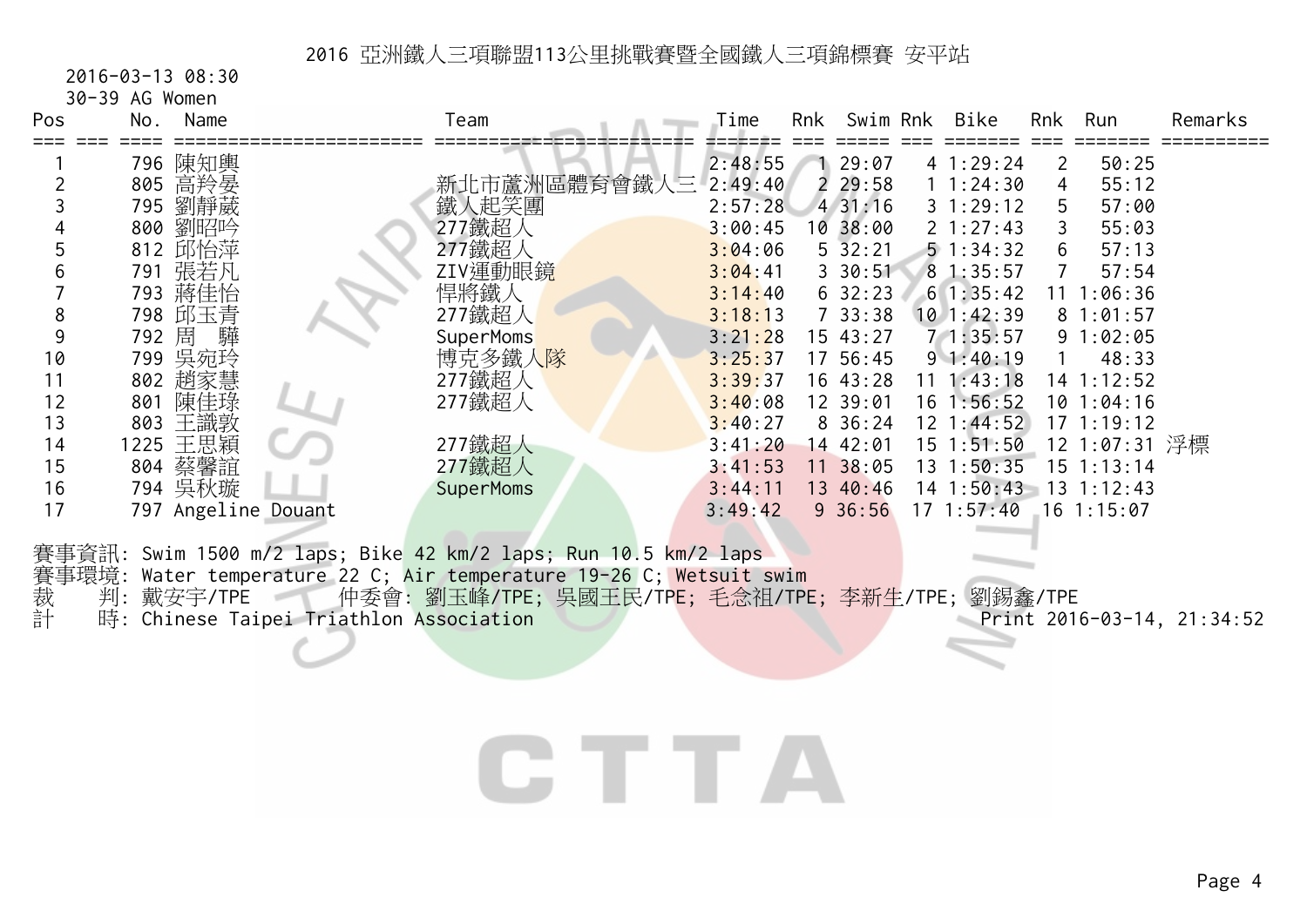2016-03-13 08:30

25-29 AG Women

| Pos            | LU LU NU NUMUNI<br>No. | Name                                                | Team                                                                                                                                                                                                                                                                                                                                                              | Time                                                           |                                                                           | Rnk Swim Rnk Bike                                                                | Rnk Run                                                              | Remarks                    |
|----------------|------------------------|-----------------------------------------------------|-------------------------------------------------------------------------------------------------------------------------------------------------------------------------------------------------------------------------------------------------------------------------------------------------------------------------------------------------------------------|----------------------------------------------------------------|---------------------------------------------------------------------------|----------------------------------------------------------------------------------|----------------------------------------------------------------------|----------------------------|
| 2<br>5<br>6    |                        | 789 李雅涵<br>788 侯彥竹<br>785 朱敏慈<br>787 王韋雯<br>790 黃雅歆 | 悍將鐵人<br>運科運醫<br>277鐵超人<br>277鐵超人<br>277鐵超人<br>783 Holliston Langendorfer                                                                                                                                                                                                                                                                                          | 3:11:07<br>3:12:27<br>3:14:31<br>3:19:14<br>3:19:56<br>3:40:03 | 126:48<br>534:08<br>$3 \, 31:57$<br>4 33:55<br>$2\,30:34$<br>$6\;\;51:54$ | 61:43:40<br>11:35:30<br>2 1:36:20<br>41:41:51<br>$3 \t1:38:22$<br>$5 \; 1:43:23$ | 11:00:40<br>21:02:51<br>51:06:15<br>31:03:29<br>61:11:01<br>41:04:47 |                            |
|                |                        | 2016-03-13 08:30                                    | 賽事資訊: Swim 1500 m/2 laps; Bike 42 km/2 lap <mark>s; Run 10.5 km/2 laps</mark><br>賽事環境: Water temperature 22 C; Air temperat <mark>ure 19-26</mark> C; Wetsuit swim<br>裁  判: 戴安宇/TPE     仲委會: 劉玉峰/TPE; 吳國王民/TPE; 毛念祖/TPE<br>計  時: Chinese Taipei Triathlon Association<br>仲委會: 劉玉峰/TPE; 吳國王民/TPE; 毛念祖/TPE; 李新生/TPE; 劉錫鑫/TPE<br>2016 亞洲鐵人三項聯盟113公里挑戰賽暨全國鐵人三項錦標賽 安平站 |                                                                |                                                                           |                                                                                  |                                                                      | Print 2016-03-14, 21:34:52 |
| Pos            | 18-24 AG Women<br>No.  | Name                                                | Team                                                                                                                                                                                                                                                                                                                                                              | Time                                                           | Rnk Swim Rnk                                                              | Bike                                                                             | Rnk Run                                                              | Remarks                    |
| $\overline{2}$ |                        | 1221 陳韋心<br>781 周頤幀                                 | 嘉義市鐵人三項委員會<br>朝陽工設                                                                                                                                                                                                                                                                                                                                                | 3:24:04<br>4:12:59                                             | $1 \, 32:19$<br>247:19                                                    | 1 1:36:57<br>22:06:15                                                            | 1 1:14:50 浮標<br>21:19:27                                             |                            |
| 裁計             |                        | 判:戴安宇/TPE                                           | 賽事資訊: Swim 1500 m/2 laps; Bike 42 km/2 laps; Run 10.5 km/2 laps<br>賽事環境: Water temperature 22 C; Air temperature 19-26 C; Wetsuit swim<br>一仲委會: 劉玉峰/TPE; 吳國王民/TPE; 毛念祖/TPE; 李新生/TPE; 劉錫鑫/TPE<br>時: Chinese Taipei Triathlon Association                                                                                                                           |                                                                |                                                                           |                                                                                  |                                                                      | Print 2016-03-14, 21:34:52 |

CTTA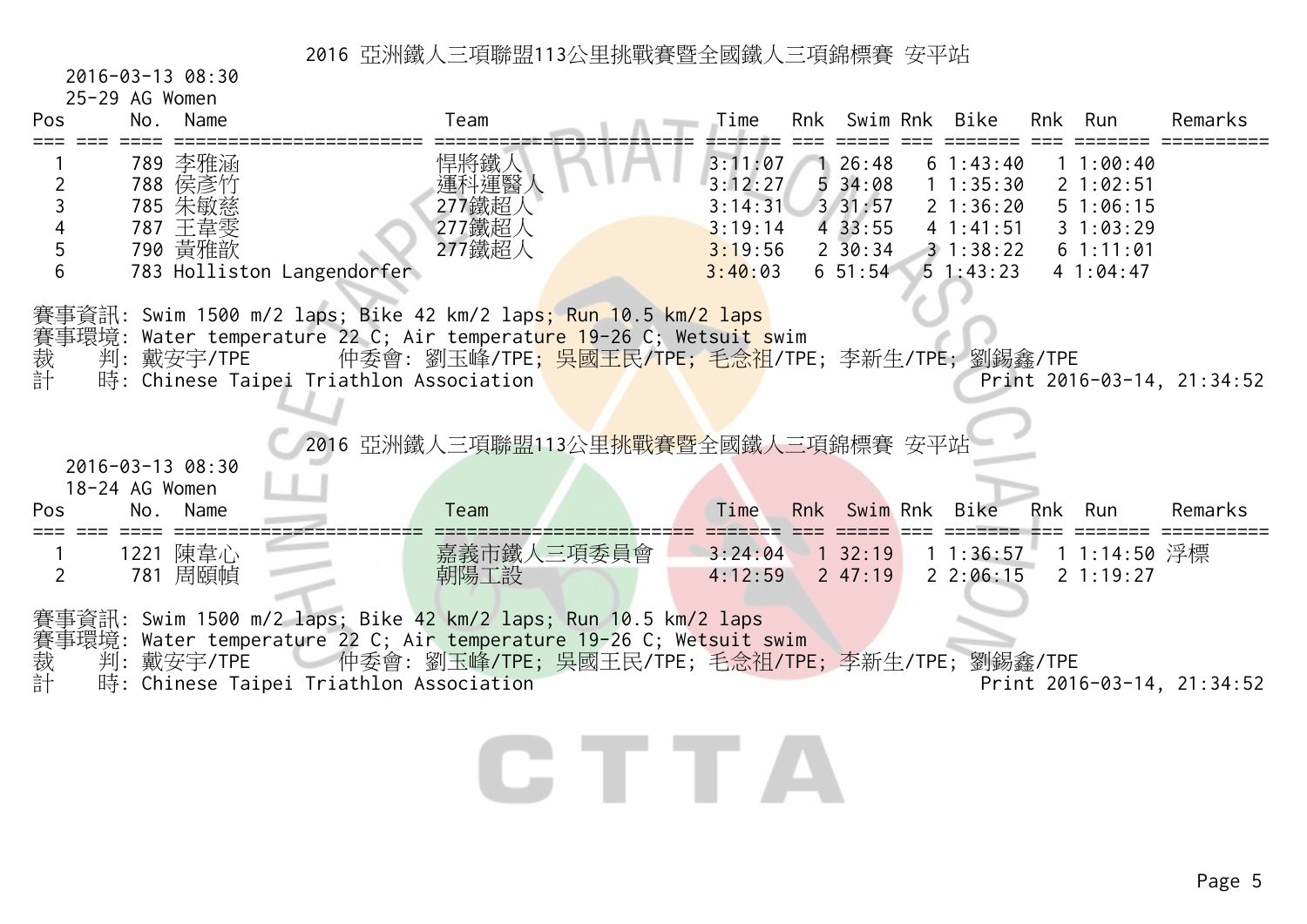2016-03-13 08:40

70+ AG Men

| Pos            | No.<br>Name                      | Team                                                                                                                                   | Time               | Rnk Swim Rnk Bike      |                      |                | Rnk Run        | Remarks                    |
|----------------|----------------------------------|----------------------------------------------------------------------------------------------------------------------------------------|--------------------|------------------------|----------------------|----------------|----------------|----------------------------|
|                | 1 +2m 1160 張邦文                   | #1160Ҕ違規輪車,判罰時2min                                                                                                                     | $3:00:49$ 1 32:36  |                        | 1 1:27:18            | $\overline{1}$ |                | 58:56 違規輪車11               |
|                |                                  | 賽事資訊: Swim 1500 m/2 laps; Bike 42 km/2 laps; Run 10.5 km/2 laps<br>賽事環境: Water temperature 22 C; Air temperature 19-26 C; Wetsuit swim |                    |                        |                      |                |                |                            |
| 裁計             | 判:戴安宇/TPE                        | 仲委會: 劉玉峰/TPE; 吳 <mark>國王民/TPE; 毛念</mark> 祖/TPE; 李新生/TPE; 劉錫鑫/TPE<br>時: Chinese Taipei Triathlon Association                            |                    |                        |                      |                |                | Print 2016-03-14, 21:34:52 |
|                |                                  |                                                                                                                                        |                    |                        |                      |                |                |                            |
|                |                                  | 2016 亞洲鐵人三項聯盟113公里挑戰賽暨全國鐵人三項錦標賽 安平站                                                                                                    |                    |                        |                      |                |                |                            |
|                | 2016-03-13 08:40<br>65-69 AG Men |                                                                                                                                        |                    |                        |                      |                |                |                            |
| Pos            | No. Name                         | Team                                                                                                                                   | Time               | Rnk Swim Rnk Bike      |                      |                | Rnk Run        | Remarks                    |
| $\overline{2}$ | 1158 鄭榮坡<br>1159 許銘福             | 台寶愛台灣                                                                                                                                  | 2:42:19<br>3:01:54 | 126:21<br>$2 \, 32:54$ | 11:25:30<br>21:30:57 | <sup>2</sup>   | 50:28<br>58:04 |                            |
|                |                                  | 賽事資訊: Swim 1500 m/2 laps; Bike 42 km/2 laps; Run 10.5 km/2 laps                                                                        |                    |                        |                      |                |                |                            |
| 裁計             | 判: 戴安宇/TPE                       | 賽事環境: Water temperature 22 C; Air temperature 19-26 C; Wetsuit swim<br>仲委會: 劉玉峰/TPE; 吳國王民/TPE; 毛念祖/TPE; 李新生/TPE;                       |                    |                        |                      | 劉錫鑫/TPE        |                |                            |
|                |                                  | 時: Chinese Taipei Triathlon Association                                                                                                |                    |                        |                      |                |                | Print 2016-03-14, 21:34:52 |
|                |                                  |                                                                                                                                        |                    |                        |                      |                |                |                            |
|                |                                  |                                                                                                                                        |                    |                        |                      |                |                |                            |
|                |                                  |                                                                                                                                        |                    |                        |                      |                |                |                            |
|                |                                  |                                                                                                                                        |                    |                        |                      |                |                |                            |
|                |                                  |                                                                                                                                        |                    |                        |                      |                |                |                            |
|                |                                  |                                                                                                                                        |                    |                        |                      |                |                |                            |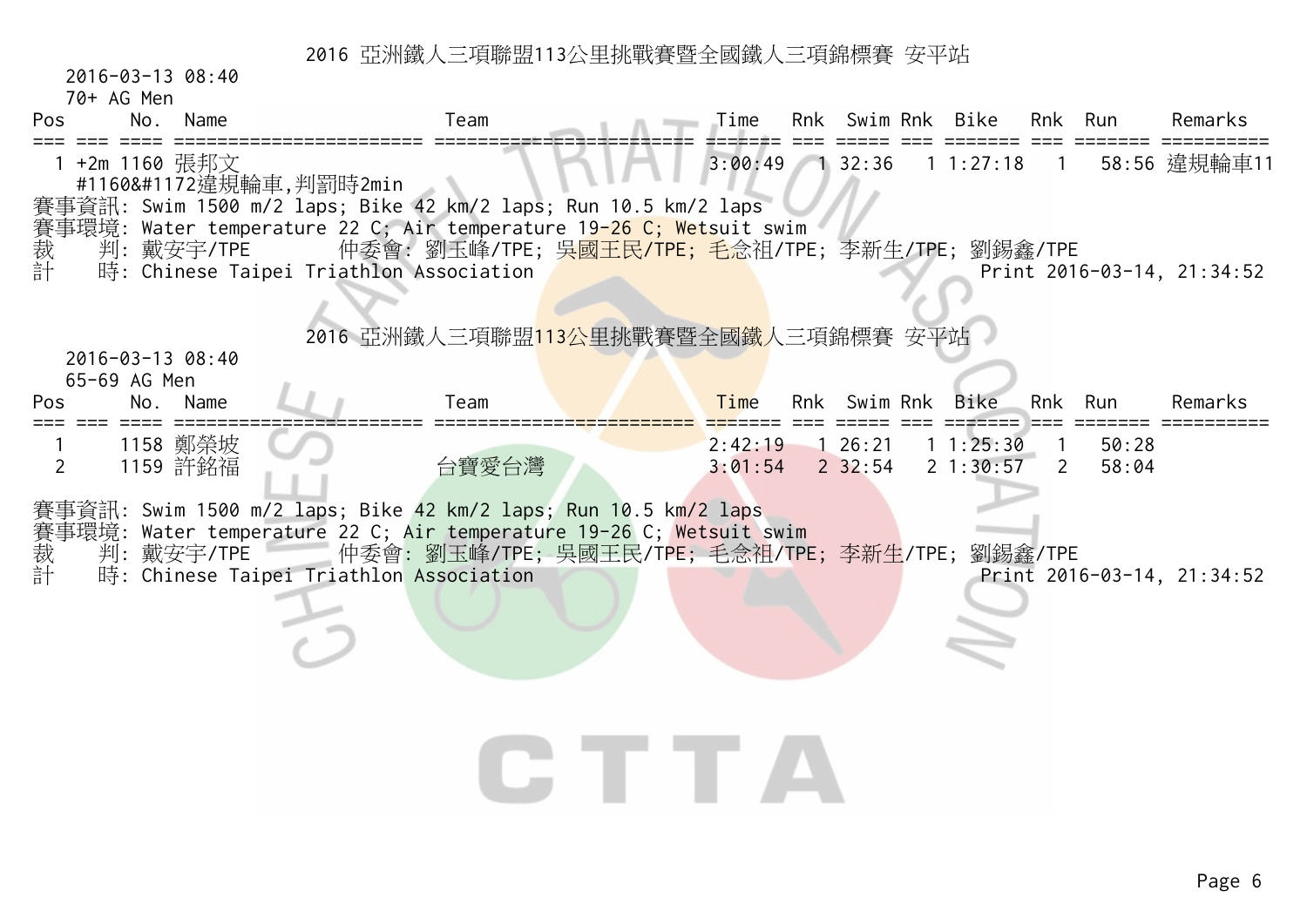2016-03-13 08:40

60-64 AG Men

| Pos                                        | $U$ ווסויו טא <del>ז</del> יט שט<br>Name<br>No.         | Team                                                                                                                                                                                                                                                                                                          | Time                                                | Rnk Swim Rnk                                                 | Bike                                                     |                                                       | Rnk Run                                   | Remarks                    |
|--------------------------------------------|---------------------------------------------------------|---------------------------------------------------------------------------------------------------------------------------------------------------------------------------------------------------------------------------------------------------------------------------------------------------------------|-----------------------------------------------------|--------------------------------------------------------------|----------------------------------------------------------|-------------------------------------------------------|-------------------------------------------|----------------------------|
| $\overline{2}$<br>$\mathfrak{Z}$<br>4<br>5 | 1150 黃英俊<br>1157 吳清宗<br>1156 莊德豐<br>1153 黃澤<br>1151 蕭福德 | 鐵人起笑團<br>鐵人起笑團                                                                                                                                                                                                                                                                                                | 2:34:51<br>2:47:24<br>3:00:20<br>3:00:37<br>3:07:44 | 28:17<br>$3\,32:43$<br>4 33:29<br>$2 \; 31:33$<br>$5\,35:18$ | 11:17:19<br>21:24:53<br>31:32:42<br>51:34:59<br>41:33:49 | $\overline{2}$<br>$\overline{4}$<br>$\mathsf{3}$<br>5 | 49:16<br>49:48<br>54:10<br>54:07<br>58:38 |                            |
|                                            |                                                         | 賽事資訊: Swim 1500 m/2 laps; Bike 42 km/2 laps; Run 10.5 km/2 laps<br>賽事環境: Water temperature 22 C; Air temperature 19-26 C; Wetsuit swim<br>裁  判: 戴安宇/TPE     仲委會: 劉玉峰/TPE; 吳國王民/TPE; 毛念祖/TPE<br>計  時: Chinese Taipei Triathlon Association<br>仲委會: 劉玉峰/TPE <mark>; 吳國王民/TPE; 毛念祖</mark> /TPE; 李新生/TPE; 劉錫鑫/TPE |                                                     |                                                              | $\geq$<br>I I U I                                        |                                                       |                                           | Print 2016-03-14, 21:34:52 |
|                                            |                                                         |                                                                                                                                                                                                                                                                                                               |                                                     |                                                              |                                                          |                                                       |                                           |                            |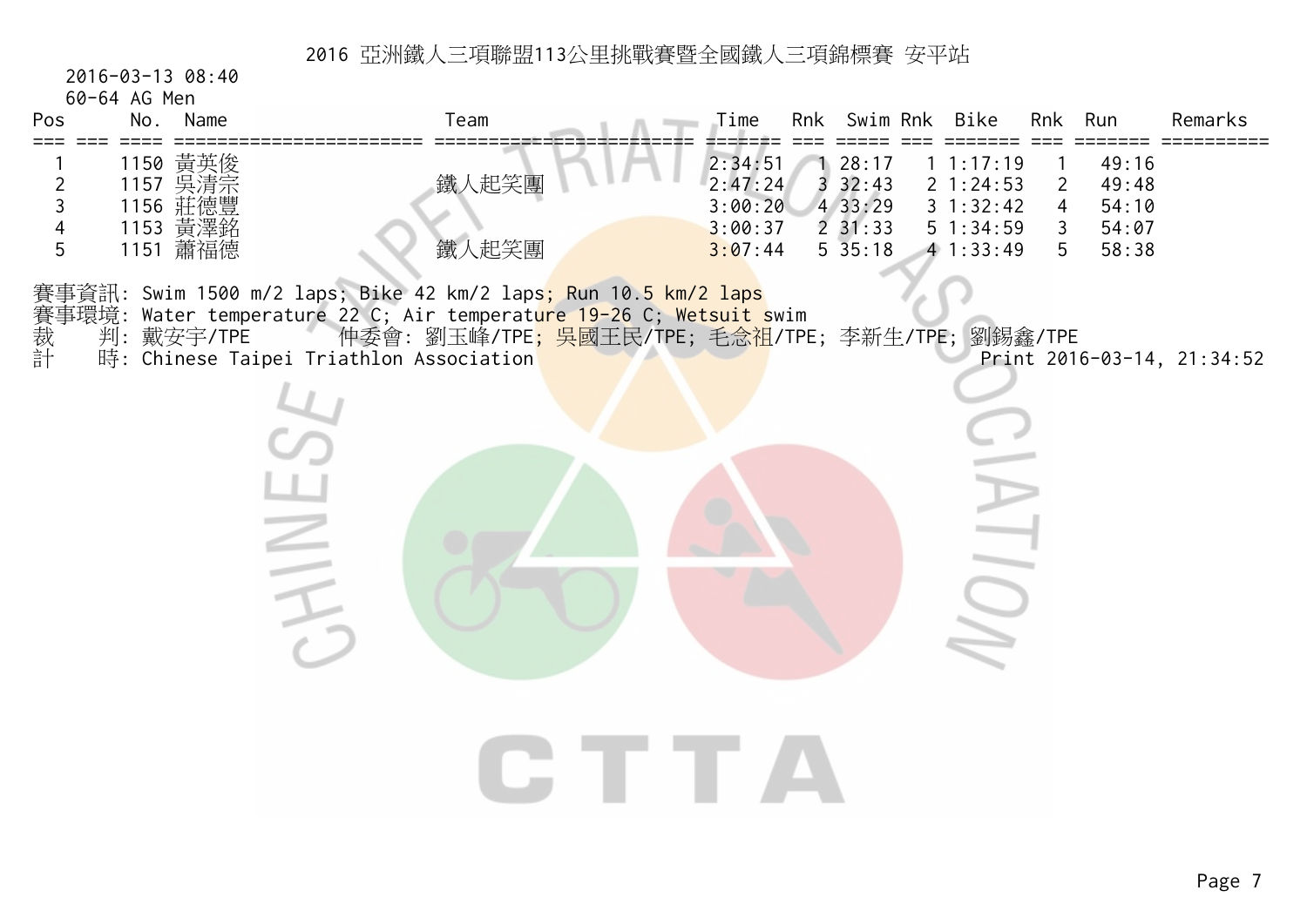2016-03-13 08:40

55-59 AG Men

| Pos                   | No. | Name                                                                                         | Team                                                                                                                                                                                                                                           | Time                                                                                 | Rnk Swim Rnk                                                                       | Bike                                                                                          | Rnk                                             | Run                                                                        | Remarks                    |
|-----------------------|-----|----------------------------------------------------------------------------------------------|------------------------------------------------------------------------------------------------------------------------------------------------------------------------------------------------------------------------------------------------|--------------------------------------------------------------------------------------|------------------------------------------------------------------------------------|-----------------------------------------------------------------------------------------------|-------------------------------------------------|----------------------------------------------------------------------------|----------------------------|
| ===                   |     | 1144 張傳孝                                                                                     | 277鐵超人                                                                                                                                                                                                                                         | 2:46:40                                                                              | 3 30:23                                                                            | 11:18:55                                                                                      | 6                                               | 57:24                                                                      |                            |
| 2<br>3<br>5<br>8<br>9 |     | 1141 曾明山<br>1145 鄭惠民<br>1140 李泰明<br>1143 王寶民<br>1139 李建森<br>1148 林清萬<br>1147 林良泉<br>1146 王立石 | 新北市蘆洲區體育會鐵人三<br>新北市蘆洲區體 <mark>育會鐵人三</mark><br>鐵人起笑團<br>277鐵超人                                                                                                                                                                                  | 2:49:10<br>2:53:56<br>3:01:52<br>3:03:24<br>3:05:58<br>3:08:17<br>3:08:44<br>3:20:29 | 229:01<br>533:24<br>633:39<br>$1\ 28:07$<br>431:18<br>9 39:02<br>735:17<br>8 35:27 | 31:25:22<br>2 1:24:16<br>61:35:21<br>71:35:30<br>41:31:32<br>51:34:29<br>91:38:07<br>81:37:30 | 3<br>5<br>$\overline{7}$<br>$\overline{2}$<br>4 | 54:48<br>56:17<br>52:53<br>59:48<br>81:03:09<br>54:48<br>55:22<br>91:07:33 |                            |
|                       |     | 1149 林德興                                                                                     | 台南鐵人隊                                                                                                                                                                                                                                          |                                                                                      | 10 39:39                                                                           | $10$ 1:50:14                                                                                  |                                                 |                                                                            |                            |
| 賽事<br>裁判<br>計<br>計    |     | 判:戴安宇/TPE                                                                                    | 賽事資訊: Swim 1500 m/2 laps; Bike 42 km/2 laps; <mark>Run 10.5 km/2 lap</mark> s<br>Water temperature 22 C; Air temperature 19-26 C; Wetsuit swim<br>仲委會: 劉玉峰/TPE; 吳國王民/TPE; 毛念祖/TPE; 李新生/TPE; 劉錫鑫/TPE<br>時: Chinese Taipei Triathlon Association |                                                                                      |                                                                                    |                                                                                               |                                                 |                                                                            | Print 2016-03-14, 21:34:52 |
|                       |     |                                                                                              |                                                                                                                                                                                                                                                |                                                                                      |                                                                                    |                                                                                               |                                                 |                                                                            |                            |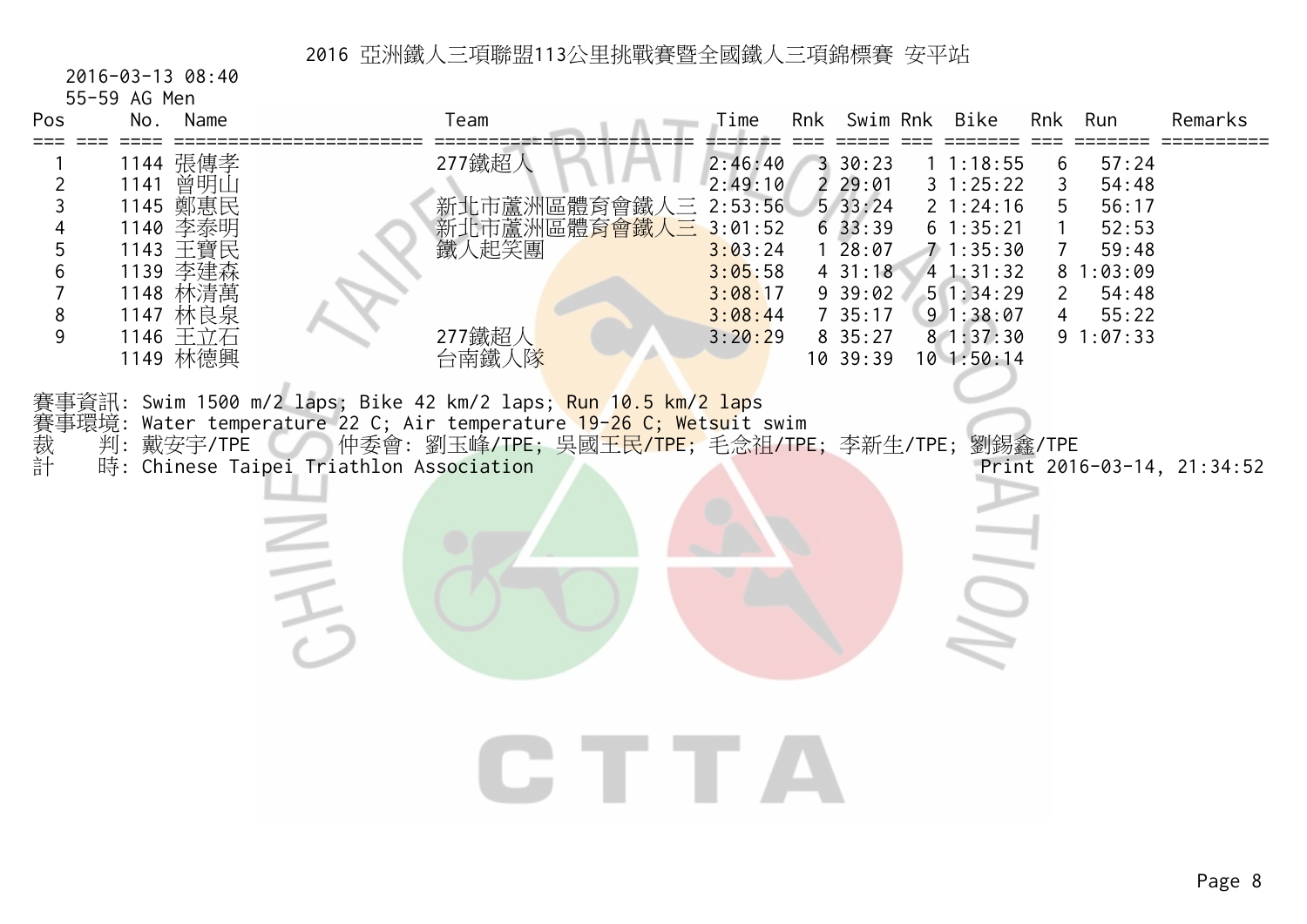2016-03-13 08:40

50-54 AG Men

| Pos   | No.             | Name              |                                         | Team                                                            | Time     | <b>Rnk</b> | Swim Rnk      | Bike           | Rnk             | Run           | Remarks                    |
|-------|-----------------|-------------------|-----------------------------------------|-----------------------------------------------------------------|----------|------------|---------------|----------------|-----------------|---------------|----------------------------|
|       |                 | 1112 張榮川          |                                         | 山川鐵人                                                            | 2:23:46  |            | 224:56        | 1 1:12:45      | $\overline{2}$  | 46:06         |                            |
| 2     |                 | 1115 簡芳省          |                                         |                                                                 | 2:25:37  |            | 22:47         | 31:15:26       | 6               | 47:26         |                            |
|       | 1134 張          | 璁                 |                                         |                                                                 | 2:25:42  |            | $11 \, 31:31$ | 2 1:13:23      | 1               | 40:49         |                            |
|       |                 | 1114 游泰瑜          |                                         | 悍將鐵人                                                            | 2:31:55  |            | 427:17        | 4 1:18:22      | 4               | 46:17         |                            |
| 5     |                 | 1130 塗政新          |                                         |                                                                 | 2:36:26  |            | 327:05        | 51:19:27       | $\overline{7}$  | 49:55         |                            |
| 6     |                 | 1118 賴志雄          |                                         | 新北市蘆洲區體育會鐵人三                                                    | 2:41:39  |            | 13 31:59      | 71:22:31       | 5               | 47:10         |                            |
|       |                 | 1121 吳俊賢          |                                         | 屏科大鐵人隊                                                          | 2:46:29  |            | 628:10        | 61:20:45       | 14              | 57:35         |                            |
| 8     |                 | 1136 簡志恩          |                                         |                                                                 | 2:55:36  |            | 5 27:54       | 81:26:14       | 18 <sup>1</sup> | : 01:29       |                            |
| 9     |                 | 1122 駱有惠          |                                         | 277鐵超人                                                          | 2:56:40  |            | 18 36:02      | $17 \t1:34:24$ | 3               | 46:16         |                            |
| 10    |                 | 1116 徐國進          |                                         | 鐵人起笑團                                                           | 2:58:10  |            | 10.31:29      | 91:30:04       | 13              | 56:38         |                            |
| 11    |                 | 1128 程寶環          |                                         | 屏科大鐵人 <mark>隊</mark>                                            | 2:58:41  |            | 8 29:23       | 15 1:32:52     | 12              | 56:27         |                            |
| 12    |                 | 1129 簡瑞平          |                                         |                                                                 | 3:01:37  |            | 729:19        | $16$ 1:33:39   | 16              | 58:41         |                            |
| 13    |                 | 1123 王明傑          |                                         | 鐵人起笑團                                                           | 3:01:42  |            | 16 34:30      | $14$ 1:32:49   | 9               | 54:25         |                            |
| 14    | 1125            | 游瑞欽               |                                         | 台南鐵人隊                                                           | 3:03:17  |            | $12$ 31:37    | $10$ 1:31:33   |                 | 171:00:07     |                            |
| 15    |                 | 1131 謝士仁          |                                         |                                                                 | 3:04:25  |            | 15 34:26      | 18 1:34:29     | 10              | 55:31         |                            |
| 16    | 1127            | 潘信誠               |                                         | 台南鐵人隊                                                           | 3:04:48  |            | 19 36:14      | $13 \t1:32:38$ | $-11$           | 55:57         |                            |
|       | 17 +2m 1135 陳建文 |                   |                                         | 鐵人起笑團                                                           | 3:06:50  |            | 17 35:49      | $19 \t1:35:44$ | 8               |               | 53:18 違規跟車2?               |
| 18    |                 | 1137 蘇昭寶          |                                         | 鐵人起笑團                                                           | 3:08:14  |            | 9.31:23       | $12$ $1:32:24$ |                 | 19 1:04:28    |                            |
| 19    |                 | 1133 張良宏          |                                         | 277鐵超人                                                          | 3:22:29  |            | 22 40:20      | 11 1:32:13     |                 | 20 1:09:57    |                            |
| 20    |                 | 1132 陳源庚          |                                         | 277鐵超人                                                          | 3:29:23  |            | $14$ 33:27    | 20 1:43:58     |                 | 22 1:12:00    |                            |
| 21    |                 | 1265 吳豪俊          |                                         | 277鐵超人                                                          | 3:31:29  |            | 21 39:31      | 23 1:53:19     | 15              | 58:40 浮標      |                            |
| 22    |                 | 1262 林永助          |                                         | 南新快樂家族                                                          | 3:45:57  |            | 23 45:28      | $21 \t1:49:06$ |                 | 21 1:11:24 浮標 |                            |
| 23    |                 | 1120 曹利偉          |                                         | 青年雲豹<br>刑事鐵人隊                                                   | 3:55:48  |            | 24 46:27      | $22$ 1:50:27   |                 | 23 1:18:56    |                            |
| 24    |                 | 1113 徐信男          |                                         |                                                                 | 4:22:43  |            | 2038:24       | 24 2:00:52     |                 | 24 1:43:27    |                            |
|       | DSQ 1263 陳俊安    |                   |                                         |                                                                 | 12:01:36 |            |               |                |                 |               | 1:03:38 SWIM DNF           |
|       |                 | #1135違規尾隨,判罰時2min |                                         |                                                                 |          |            |               |                |                 |               |                            |
|       |                 |                   |                                         | 賽事資訊: Swim 1500 m/2 laps; Bike 42 km/2 laps; Run 10.5 km/2 laps |          |            |               |                |                 |               |                            |
| 賽事環境: |                 |                   |                                         | Water temperature 22 C; Air temperature 19-26 C; Wetsuit swim   |          |            |               |                |                 |               |                            |
| 裁計    | 判:              | 戴安宇/TPE           |                                         | 仲委會: 劉玉峰/TPE; 吳國王民/TPE; 毛念祖/TPE; 李新生/TPE; 劉錫鑫/TPE               |          |            |               |                |                 |               |                            |
|       |                 |                   | 時: Chinese Taipei Triathlon Association |                                                                 |          |            |               |                |                 |               | Print 2016-03-14, 21:34:52 |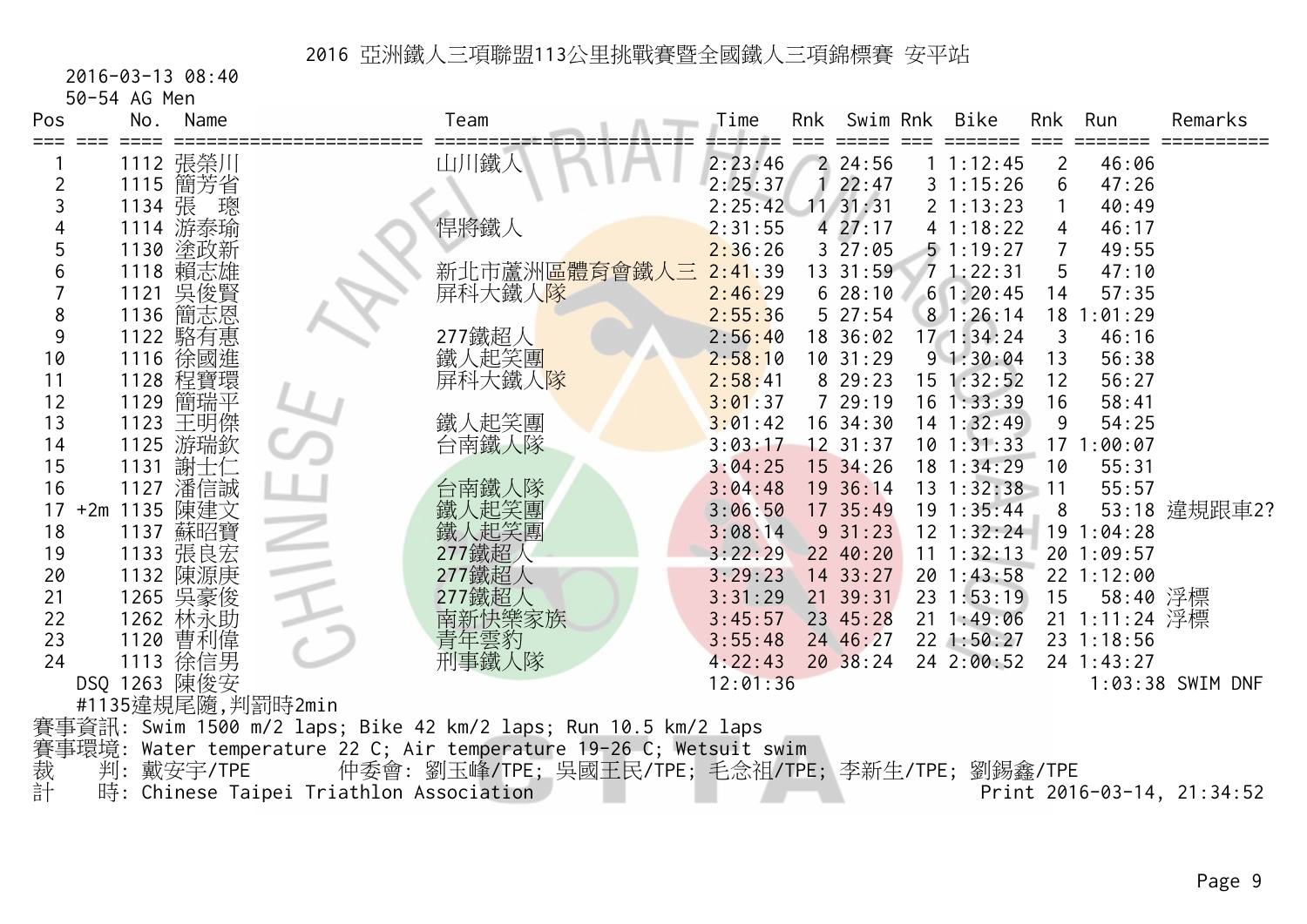2016-03-13 08:38

45-49+ AG Men

| Pos      | No.          | Name                 | Team                        | Time               | Rnk            | Swim Rnk             | <b>Bike</b>              | Rnk             | Run                 | Remarks                           |
|----------|--------------|----------------------|-----------------------------|--------------------|----------------|----------------------|--------------------------|-----------------|---------------------|-----------------------------------|
| === ===  |              | 1068 林文國             | 林家軍                         | 2:17:01            |                | 122:43               | 1 1:14:18                |                 | 40:02               |                                   |
| 2        |              | 1071 陳國治             |                             | 2:31:12            | $\overline{2}$ | 23:49                | 71:20:52                 | 3               | 46:32               |                                   |
| 3        |              | 1074 洪志裕             |                             | 2:33:13            |                | 528:24               | 31:16:55                 | 5               | 47:55               |                                   |
|          |              | 1080 許適文             | 台南鐵人隊                       | 2:33:48            |                | 729:09               | 41:18:30                 | $\overline{2}$  | 46:09               |                                   |
| 5        | 1101         | 覃有新                  | 新北市蘆洲區體育會鐵<br>人三            | 2:34:22            |                | $8\overline{30:06}$  | 21:16:41                 | 4               | 47:35               |                                   |
| 6        |              | 1103 蔡文彭             | 台南鐵人隊                       | 2:37:48            |                | 427:37               | 81:20:57                 | $\overline{7}$  | 49:14               |                                   |
|          |              | 1082 郭明輝             | 和美自行車 <mark>隊之隊長親征~~</mark> | 2:37:51            |                | 325:46               | 61:20:25                 | 11              | 51:41               |                                   |
| 8        | 1081         | 曾元邦                  |                             | 2:39:58            |                | 628:54               | 51:19:16                 | 12              | 51:48               |                                   |
| 9        |              | 1085 Stan Chang      |                             | 2:45:58            |                | 13 32:49             | 91:21:01                 | 14              | 52:08               |                                   |
| 10       |              | 1087 張晉源             |                             | 2:47:53            |                | 15 33:02             | $11 \t1:22:46$           | 13              | 52:07               |                                   |
| 11       | 1096 張       | 齊                    |                             | 2:48:01            |                | 930:11               | $15$ $1:27:22$           | 8               | 50:29               |                                   |
| 12       | 1089         | 廖裕隆                  |                             | 2:52:07            |                | 10 30:17             | $12$ $1:23:17$           | 25              | 58:34               |                                   |
| 13       |              | 1094 林思學             |                             | 2:53:05            |                | 16 33:07             | $13 \t1: 23:49$          | 18              | 56:11               |                                   |
| 14       | 1075         | 曹家智                  | 騎跑泳者                        | 2:55:15            |                | 32 36:32             | $10$ 1:21:29             | 23              | 57:15               |                                   |
| 15       |              | 1092 孟繁勳             | 德鑫                          | 2:55:35            |                | 12 32:45             | 16 1:28:06               | 16              | 54:45               |                                   |
| 16       |              | 1259 Guillaume Faure |                             | 2:55:51            |                | 11 31:09             | 191:30:20                | 15              | 54:23 浮標            |                                   |
| 17       |              | 1100 翁煜智             | 277鐵超人                      | 2:56:22            |                | 24 34:43             | 23 1:32:44               | $6\phantom{1}6$ | 48:55               |                                   |
| 18       |              | 1083 蔡文興             | 招牌笑容                        | 2:57:47            |                | 26 35:02             | $14$ 1:26:31             | 20              | 56:15               |                                   |
| 19       |              | 1107 王培琪             | 鐵人起笑團                       | 3:01:09            |                | 19 33:47             | 22 1:31:57               | 17              | 55:26               |                                   |
| 20       |              | 1088 葉永南             |                             | 3:01:21            |                | 27 35:03             | 18 1:30:04               | 19              | 56:14               |                                   |
| 21       |              | 1110 潘建銘             |                             | 3:04:44            |                | 34 36:51             | 20 1:30:39               | 22              | 57:14               |                                   |
| 22       |              | 1086 巫永光             |                             | 3:10:01            |                | 33 36:36             | 24 1:33:08               |                 | 27 1:00:18          |                                   |
| 23       |              | 1070 葉國洲             | 277鐵超人                      | 3:11:17            |                | 29 35:07             | 291:39:43                | 21              | 56:28               |                                   |
| 24       | 1111         | 黃建堂<br>黃朝欽           | 鐵人起笑團<br>鐵人起笑團              | 3:12:15            |                | 38 37:53             | 37 1:43:07               | 10              | 51:16               |                                   |
| 25       | 1091         |                      |                             | 3:12:38            | 21             | 34:05                | 27 1:38:28               |                 | 26 1:00:06          |                                   |
| 26<br>27 | 1109<br>1090 | 黃建鑫                  | 德鑫                          | 3:13:23<br>3:17:25 |                | 18 33:36<br>40 39:37 | 25 1:33:23<br>39 1:46:37 | 9               | 33 1:06:25<br>51:12 |                                   |
| 28       |              | 吳志弘<br>1078 陳英任      | 277鐵超人<br>277鐵超人            | 3:18:04            |                | 30 35:57             | 26 1:33:45               |                 | 36 1:08:23          |                                   |
| 29       |              | 1099 謝明憲             |                             | 3:18:16            |                | 17 33:33             | 30 1:39:45               |                 | 31 1:05:00          |                                   |
| 30       |              | 1105 蘇逸哲             |                             | 3:18:42            |                | 39 38:43             | 35 1:42:20               | 24              | 57:40               |                                   |
| 31       | 1079         | 陳俊良                  | 嘉義市鐵人三項委員會                  | 3:20:07            |                | 25 34:55             | 38 1:44:17               |                 | 28 1:00:56          |                                   |
| 32       |              | 1084 劉大中             | 嘉義市鐵人三項委員會                  | 3:20:54            |                | 28 35:04             | 31 1:40:39               |                 | 32 1:05:11          |                                   |
| 33       |              | 1106 熊紹麟             | 台南鐵人隊                       | 3:21:44            |                | 20 34:00             | $21 \t1:31:22$           |                 | 39 1:16:22          |                                   |
|          |              |                      |                             |                    |                |                      |                          |                 |                     | $\mathbf{D}$ $\sim$ $\sim$ $\sim$ |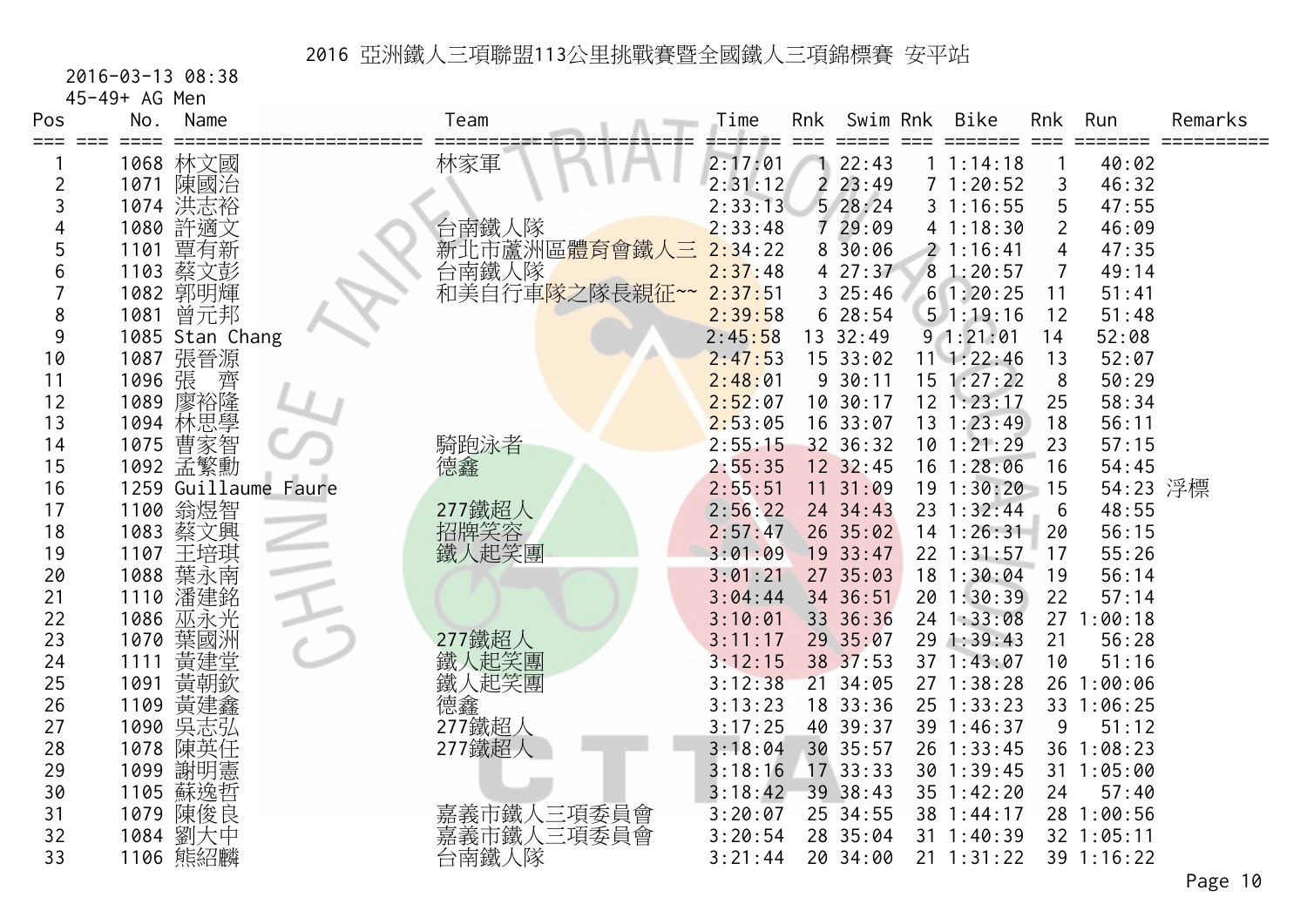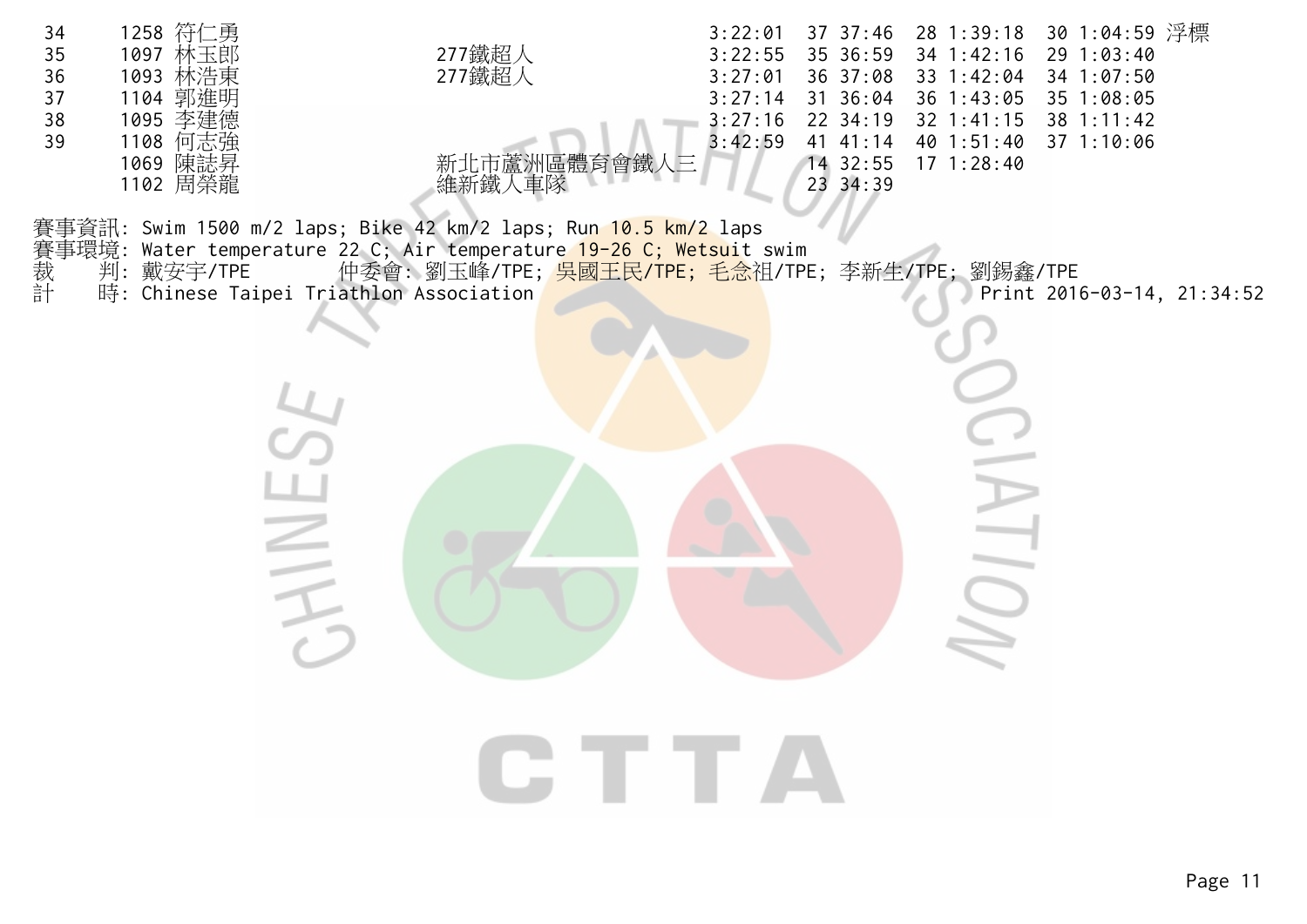2016-03-13 08:38

40-44 AG Men

| Pos | No.  | Name       | Team            | Time    | Rnk            | Swim Rnk   | Bike           | Rnk            | Run            | Remarks          |
|-----|------|------------|-----------------|---------|----------------|------------|----------------|----------------|----------------|------------------|
| ≡≕≕ |      | 1022 莊順發   | 銳騎佰客鐵人隊         | 2:18:54 |                | 125:23     | 1 1:14:10      |                | 39:22          |                  |
| 2   |      | 1026 羅利至   |                 | 2:28:51 | $\overline{2}$ | 25:24      | 31:18:11       | $\overline{2}$ | 45:17          |                  |
| 3   |      | 1058 林官興   |                 | 2:35:35 |                | 7 32:52    | 21:16:37       | 4              | 46:06          |                  |
|     |      | 1065 鄧淇明   |                 | 2:50:34 |                | 19 36:10   | $10$ $1:28:45$ | 3              | 45:40          |                  |
| 5   | 1056 | 王嵩豪        | Hypoxia-Kiights | 2:52:30 |                | $6\,32:01$ | 61:26:38       | 9              | 53:52          |                  |
| 6   | 1062 | 葉建宏        |                 | 2:52:59 |                | 18 36:07   | 71:27:08       | 5              | 49:45          |                  |
|     |      | 1042 張菁峰   | SCP鐵人追風糰        | 2:54:19 |                | 531:07     | 81:28:11       | 14             | 55:02          |                  |
| 8   | 1043 | 林翰昭        | 嘉義市鐵人三項委員會      | 2:55:06 |                | 13 34:47   | 41:25:36       | 11             | 54:44          |                  |
| 9   | 1039 | 徐瑞民        | 維新鐵人車隊          | 2:55:26 |                | 11 33:53   | 51:26:34       | 13             | 54:59          |                  |
| 10  | 1047 | 蘇榮得        |                 | 2:55:50 |                | 3 29:55    | $16$ $1:31:12$ | 12             | 54:44          |                  |
| 11  |      | 1045 黃友承   |                 | 2:57:52 |                | 22 36:48   | 11 1:29:01     | 7              | 52:04          |                  |
| 12  | 1059 | 呂茂亨        |                 | 3:02:06 |                | 23 37:23   | 181:32:40      | 8              | 52:05          |                  |
| 13  | 1054 | 鄭文欽        | 277鐵超人          | 3:03:32 |                | 15 35:06   | $24$ 1:37:34   | 6              | 50:53          |                  |
| 14  | 1067 | 張吉成        |                 | 3:03:45 |                | 10.33:47   | $15$ $1:31:02$ | 18             | 58:57          |                  |
| 15  | 1063 | 蔡易成        | 維新鐵人車隊          | 3:04:26 |                | 8 33:04    | 23 1:36:08     | 15             | 55:15          |                  |
| 16  | 1037 | 左仲宏<br>陳世麟 |                 | 3:04:32 |                | 4 30:11    | 26 1:39:40     | 10             | 54:42          |                  |
| 17  | 1051 |            | 277鐵超人          | 3:06:01 |                | 16 35:21   | $21 \t1:34:46$ | 16             | 55:56          |                  |
| 18  | 1036 | 吳沅樺        | 台南鐵人隊           | 3:06:25 |                | 17 36:03   | 91:28:39       |                | 22 1:01:43 浮標組 |                  |
| 19  | 1066 | 李志成        | 277鐵超人          | 3:12:22 |                | 31 39:39   | 14 1:30:51     |                | 23 1:01:53     |                  |
| 20  |      | 1048 林永泰   | 277鐵超人          | 3:13:12 |                | 34 40:29   | 12 1:29:46     |                | 25 1:02:58     |                  |
| 21  | 1028 | 黃福財        | 277鐵超人          | 3:13:17 |                | 933:28     | 22 1:35:09     |                | 271:04:41      |                  |
| 22  | 1061 | 張志豪        |                 | 3:14:20 |                | 28 38:26   | 27 1:39:45     | 17             | 56:10          |                  |
| 23  | 1046 | 楊榮康        |                 | 3:15:47 |                | 12 34:09   | 171:32:22      |                | 30 1:09:17     |                  |
| 24  | 1064 | 陳俊欽        |                 | 3:21:33 |                | 2036:22    | 201:34:10      |                | 33 1:11:03     |                  |
| 25  | 1256 | 葉書佑        | 277鐵超人          | 3:21:46 |                | 37 42:35   | 25 1:38:41     |                | 20 1:00:31 浮標  |                  |
| 26  |      | 1254 許長田   |                 | 3:22:19 |                | 29 38:30   | 28 1:41:36     |                | 24 1:02:14 浮標  |                  |
| 27  | 1252 | 曾大山        | SCP鐵人追風糰        | 3:22:52 |                | 38 52:03   | 13 1:30:21     |                | 19 1:00:29 浮標  |                  |
| 28  | 1029 | 楊建洲        | 277鐵超人          | 3:24:22 | 21             | 36:46      | 19 1:33:04     |                | 36 1:14:33     |                  |
| 29  |      | 1038 胡延慶   | 277鐵超人          | 3:26:23 |                | 30 38:41   | 34 1:46:16     |                | $21 \t1:01:27$ |                  |
| 30  |      | 1035 歐俊麟   |                 | 3:29:50 |                | 35 41:32   | 32 1:45:21     |                | 26 1:02:58     |                  |
| 31  | 1031 | 陳仕衡        | 三鐵共GO           | 3:31:10 |                | 25 37:47   | 30 1:43:17     |                | 31 1:10:07     |                  |
| 32  | 1025 | 李書淫        | 三鐵共GO           | 3:31:44 |                | 26 37:48   | 29 1:43:16     |                | $32$ 1:10:41   |                  |
| 33  |      | 1055 高正國   | 光鐵人             | 3:36:15 |                | 33 39:53   | $31 \t1:44:30$ |                | 34 1:11:54     | $D \sim \sim 12$ |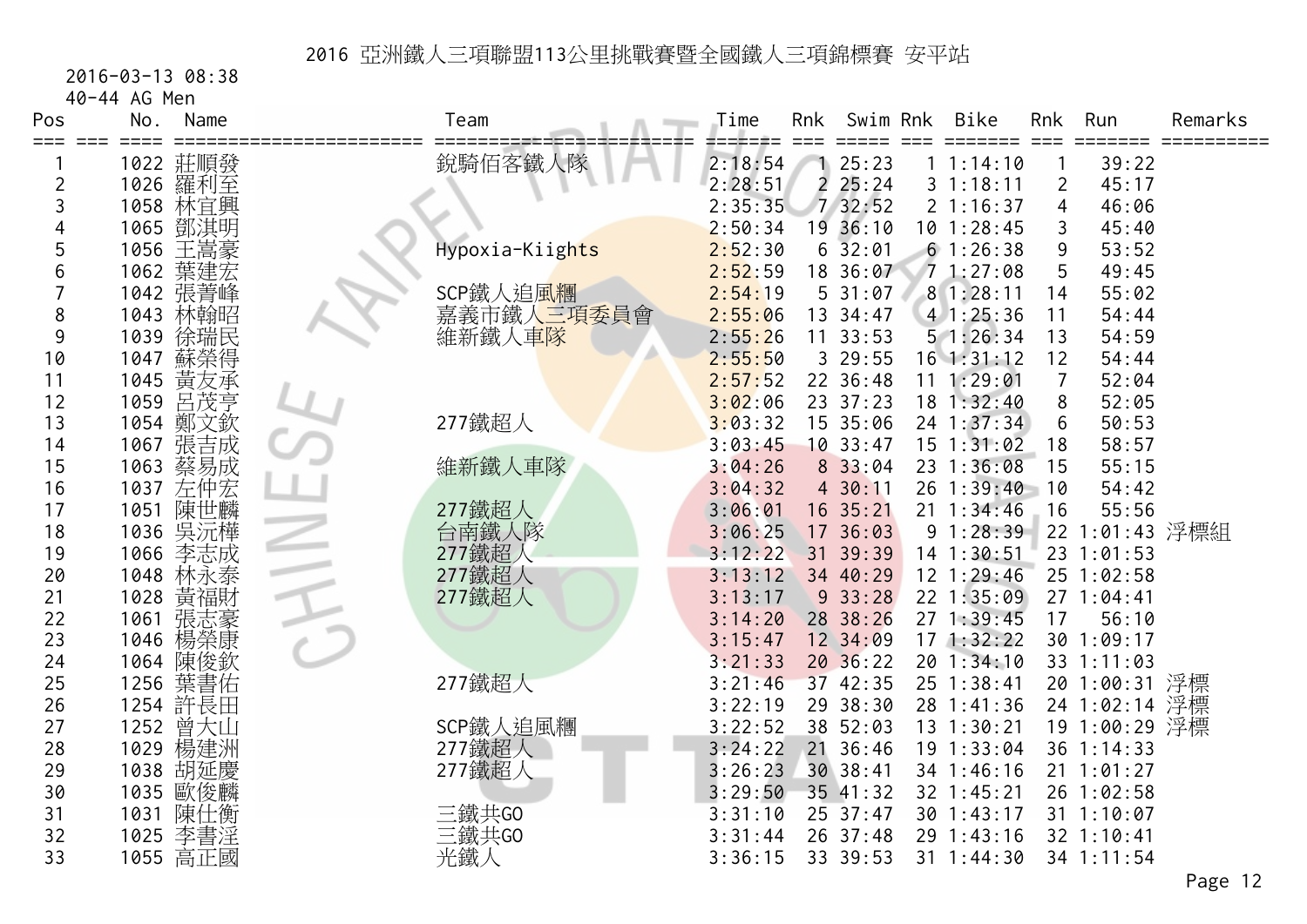| 34 | 蘇偉誠<br>1050 | 台南鐵人隊 |         | 3:36:17 27 37:51 36 1:49:39 29 1:08:47 |                                           |
|----|-------------|-------|---------|----------------------------------------|-------------------------------------------|
| 35 | 1060 許振儀    | 台寶愛台灣 | 3:40:18 | 14 34:58 35 1:48:58 37 1:16:24         |                                           |
| 36 | 胡嘉銘<br>1057 |       | 3:41:01 | 24 37:47 39 1:57:38 28 1               | 1:05:37                                   |
| 37 | 王寶庭<br>255  |       |         |                                        | 3:51:51 39 53:34 33 1:46:09 35 1:12:08 浮標 |
| 38 | 張明德<br>253  | 多那之   |         | 3:56:14 32 39:49 38 1:54:55 38 1:21:31 | 浮標                                        |
| 39 | 周嵩傑<br>1041 |       | 4:16:28 | 36 42:33 37 1:50:55 39 1:43:01         |                                           |
|    |             |       |         |                                        |                                           |

賽事資訊: Swim 1500 m/2 laps; Bike 42 km/2 laps; Run 10.5 km/2 laps 賽事環境: Water temperature 22 C; Air temperature 19-26 C; Wetsuit swim 裁 判:戴安宇/TPE 仲委會:劉玉峰/TPE;吳國<mark>王民/TPE;</mark>毛念祖/TPE;李新生/TPE;劉錫鑫/TPE 賽事資訊: Swim 1500 m/2 laps; Bike 42 km/2 laps; Run 10.5 km/2 laps<br>賽事環境: Water temperature 22 C; Air temperature 19-26 C; Wetsuit swim<br>裁 判: 戴安宇/TPE 仲委會: 劉玉峰/TPE; 吳國<mark>王民/TPE;</mark> 毛念祖/TPE; 李新生/TPE; 劉錫鑫/TPE<br>計 時: Chinese Taipei

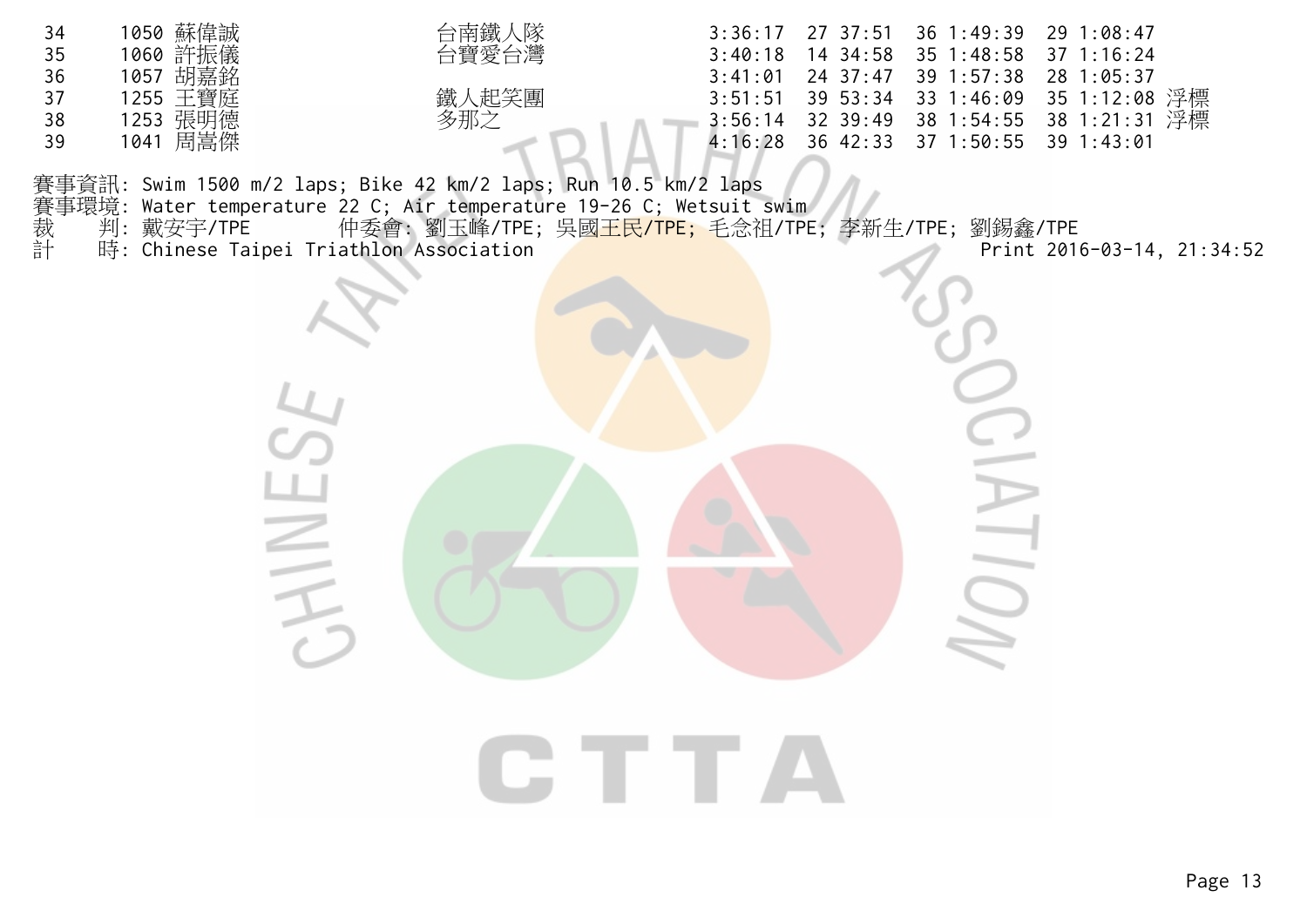2016-03-13 08:36

35-39 AG Men

| Pos<br>≔≕≕       | No.  | Name                | Team   |              | Time    | Rnk | Swim Rnk         | <b>Bike</b>    | <b>Rnk</b>     | Run        | Remarks     |
|------------------|------|---------------------|--------|--------------|---------|-----|------------------|----------------|----------------|------------|-------------|
|                  |      | 1007 蔡旻原            | 康軒鐵人隊  |              | 2:14:50 |     | 22:40            | 51:15:55       |                | 36:15      |             |
| 2                |      | 992 王聯煌             | 277鐵超人 |              | 2:20:43 | 6   | 26:33            | 31:14:01       | 3              | 40:10      |             |
| 3                |      | 1019 李少基            | 吼獅雷    |              | 2:20:51 |     | 424:42           | 41:14:31       | 4              | 41:39      |             |
|                  |      | 969 JI-MAXIU        |        |              | 2:21:35 |     | 525:02           | 2 1:13:21      | 6              | 43:13      |             |
| 5                | 767  | 蔡穎杰                 |        |              | 2:28:32 |     | $3\;\;24:19$     | 61:16:39       | 7              | 47:35 改組   |             |
| 6                | 998  | 張建宗                 | 277鐵超人 |              | 2:28:52 |     | 728:46           | 71:17:35       | 5              | 42:32      |             |
|                  | 1020 | 陳又敬                 |        |              | 2:29:47 |     | 13 31:49         | 81:18:15       | $\overline{2}$ | 39:44      |             |
| 8                |      | 1004 黃彥齊            |        |              | 2:30:32 |     | 929:42           | 11:13:10       | 8              | 47:40      |             |
| 9                |      | 980 浪. 索克羅曼         | 招牌笑容   |              | 2:46:23 |     | 19 33:20         | 91:21:25       | 10             | 51:39      |             |
| 10               |      | 984 Guillaume NADAI |        |              | 2:46:58 |     | 829:30           | $12$ 1:23:58   | 13             | 53:30      |             |
| 11               | 1016 | 李武駿                 | 台南鐵人隊  |              | 2:48:50 |     | 21 33:46         | $10$ 1:21:27   | 14             | 53:38      |             |
| 12               |      | 985 耿志強             |        |              | 2:51:11 |     | 17 32:34         | 13 1:24:45     | 15             | 53:53      |             |
| 13               | 1017 | 盧威廷                 | 277鐵超人 |              | 2:51:25 |     | 16 32:13         | 22 1:31:28     | 9              | 47:46      |             |
| 14               | 1015 | 蘇柏翰                 |        |              | 2:51:38 |     | 22:22            | 191:30:43      | 21             | 58:34      |             |
| 15               | 1001 | 施坤吾                 | 藍天使    |              | 2:56:38 |     | 10 30:50         | 20 1:30:48     | 16             | 55:02      |             |
| 16               | 975  | 高志豪                 |        |              | 2:58:17 |     | 28 37:27         | 11 1:23:13     | 18             | 57:38      |             |
| 17               | 1247 | 周易成                 |        |              | 2:58:26 |     | 32 37:47         | 171:28:53      | 11             | 51:48 浮標   |             |
| 18               | 979  | 陳品全                 |        |              | 2:59:58 |     | 18 33:20         | $16 \t1:27:32$ | 22             | 59:07      |             |
| 19               | 970  | 藍文華                 |        |              | 3:02:38 |     | 36 39:15         | 14 1:26:59     | 17             | 56:24      |             |
| 20               | 971  | 韓德安                 | 277鐵超人 |              | 3:03:39 |     | 20 33:38         | 18 1:29:56     |                | 24 1:00:06 |             |
| <b>WAN</b><br>21 | 997  | 張倡榮                 | 勁走的魚   |              | 3:05:54 |     | 35 38:43         | 25 1:34:07     | 12             |            | 53:04 浮標未依梯 |
| 22               | 982  | 沈昌煥                 | 277鐵超人 |              | 3:07:15 |     | 14 31:51         | 24 1:33:27     |                | 26 1:01:58 |             |
| 23               |      | 995 薛任富             | 277鐵超人 |              | 3:07:18 |     | $12 \t31:47$     | $31$ $1:37:33$ | 19             | 57:58      |             |
| 24               |      | 1010 馬俊輝            | 維新鐵人車隊 |              | 3:08:45 |     | $31 \quad 37:41$ | 23 1:32:39     | 20             | 58:26      |             |
| 25               | 999  | 邱振源                 | 台南鐵人隊  |              | 3:08:58 |     | 22 34:10         | 15 1:27:32     |                | 35 1:07:17 |             |
| 26               | 990  | 蔡俊男                 | 勁走的魚   |              | 3:10:25 |     | 25 36:04         | 28 1:34:45     | 23             | 59:36      |             |
| 27               | 1003 | 王文峰                 |        |              | 3:12:55 |     | 15 31:54         | 29 1:35:06     |                | 32 1:05:57 |             |
| 28               | 1014 | 曾松彬                 |        | 新北市蘆洲區體育會鐵人三 | 3:13:50 |     | 23 34:37         | 30 1:36:59     |                | 271:02:14  |             |
| 29               | 983  | 潘世斌                 | 半鐵天團   |              | 3:16:30 |     | 30 37:41         | 21 1:30:58     |                | 36 1:07:52 |             |
| 30               | 1013 | 李昱辰                 | 277鐵超人 |              | 3:20:04 |     | 27 37:09         | 26 1:34:33     |                | 37 1:08:23 |             |
| 31               |      | 994 黃世豪             | 康軒鐵人隊  |              | 3:25:31 |     | 40 41:55         | 32 1:38:27     |                | 31 1:05:10 |             |
| 32               | 1002 | 古永忠                 |        |              | 3:25:39 |     | 26 36:46         | 34 1:40:07     |                | 38 1:08:47 |             |
| 33               |      | 1008 張健峰            |        |              | 3:28:17 |     | 24 35:05         | $37$ 1:43:13   |                | 39 1:10:00 |             |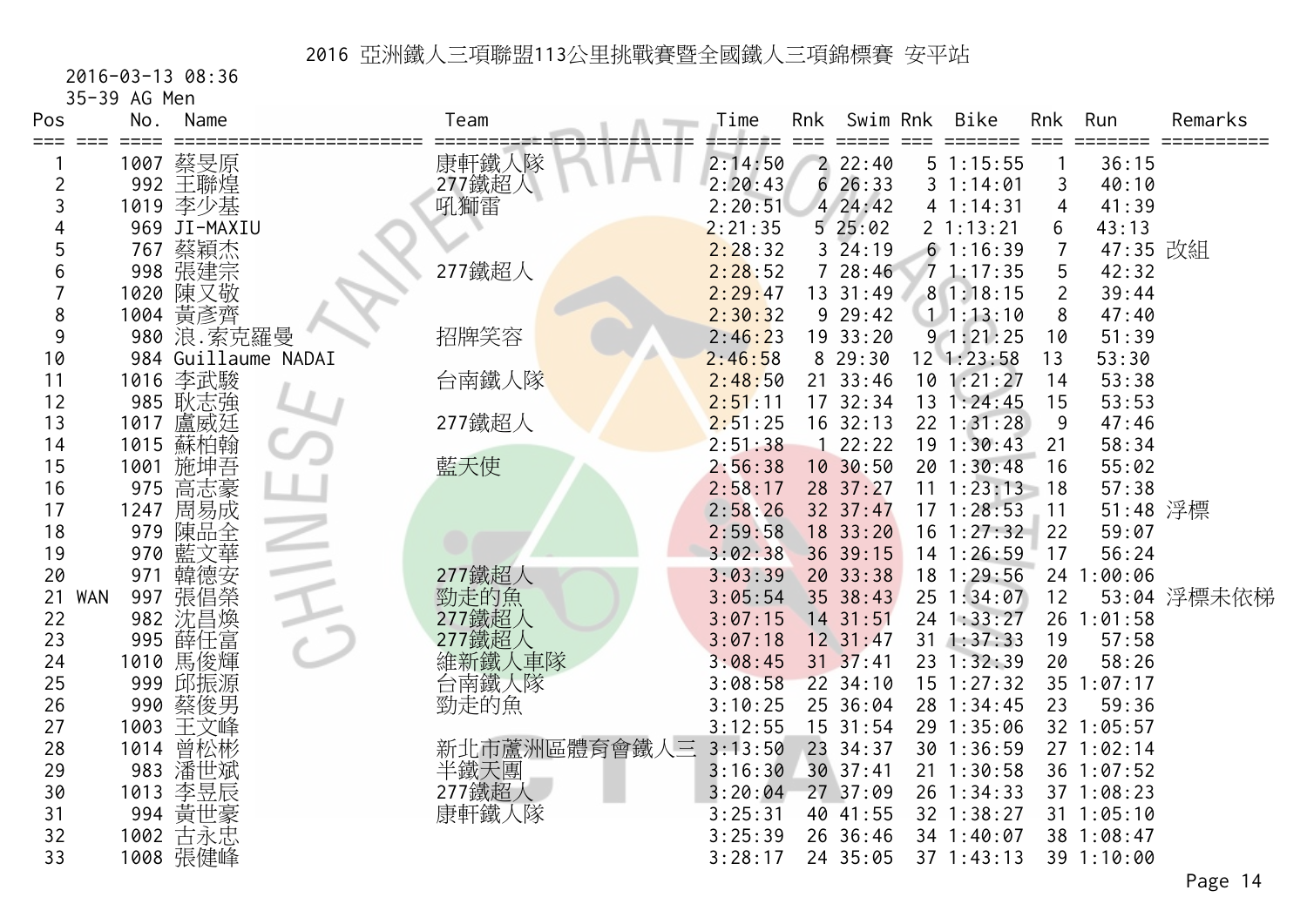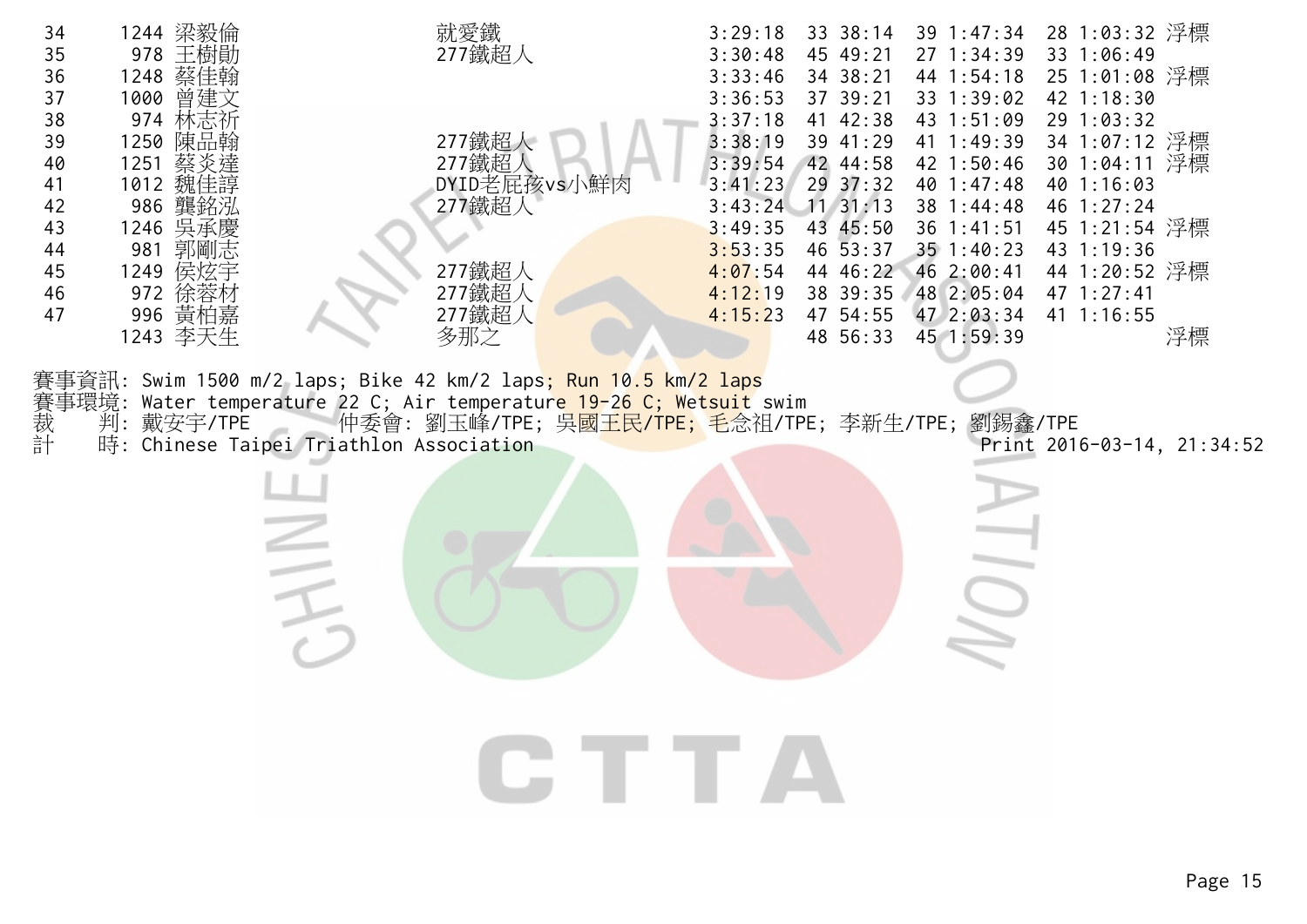2016-03-13 08:34

30-34 AG Men

| Pos     | No.             | Name    |                         | Team         | Time    | Rnk            | Swim Rnk   | <b>Bike</b>    | Rnk | Run        | Remarks |
|---------|-----------------|---------|-------------------------|--------------|---------|----------------|------------|----------------|-----|------------|---------|
| === === | $=$ $=$ $=$ $=$ | 908 林伯恩 |                         | 國泰產險鐵人隊      | 2:12:31 |                | 20:13      | 2 1:11:02      | 3   | 41:17      |         |
| 2       |                 | 907 孔沁安 |                         | 277鐵超人       | 2:14:09 | $\overline{3}$ | 26:17      | 11:09:41       | 1   | 38:12      |         |
| 3       |                 |         | 952 Corentin JOYEUX 樂廷峰 |              | 2:26:02 |                | 2 26:14    | 41:20:19       | 2   | 39:30      |         |
|         |                 | 922 劉小明 |                         | 招牌笑容         | 2:28:21 |                | 13 30:27   | 31:15:08       | 4   | 42:48      |         |
| 5       |                 | 920 魏久杰 |                         |              | 2:37:53 | 11             | 29:06      | 71:21:17       | 7   | 47:31      |         |
| 6       | 961             | 駱建辰     |                         |              | 2:41:04 |                | 527:38     | 91:24:21       | 9   | 49:06      |         |
|         | 958             | 郭秉寬     |                         |              | 2:42:15 |                | 426:18     | 12 1:25:41     | 10  | 50:17      |         |
| 8       | 941             | 范振輝     |                         | 出來面隊         | 2:42:17 |                | 20 33:24   | 14 1:25:56     | 5   | 42:58      |         |
| 9       | 911             | 張雲岡     |                         | 藍天使          | 2:42:44 |                | 728:04     | 81:23:53       | 11  | 50:48      |         |
| 10      | 938             | 蔡念辛     |                         | 277鐵超人       | 2:47:09 |                | 8 28:21    | 13 1:25:49     | 14  | 53:00      |         |
| 11      | 967             | 黃冠期     |                         |              | 2:48:48 |                | 16 32:05   | 61:21:10       | 21  | 55:34      |         |
| 12      | 1241            | 楊文鑫     |                         | 277鐵超人       | 2:49:21 |                | 37 38:04   | 11 1:25:30     | 6   | 45:48 浮標   |         |
| 13      | 923             | 陳欣煇     |                         | 三鐵海星幫        | 2:50:55 |                | 17 32:23   | 51:20:43       | 27  | 57:50      |         |
| 14      | 910             | 游孟書     |                         | KY           | 2:51:38 |                | 19 32:39   | 24 1:31:01     | 8   | 47:59      |         |
| 15      | 917             | 陳釗文     |                         |              | 2:54:32 |                | 928:30     | 22 1:30:25     | 22  | 55:38      |         |
| 16      | 962             | 潘奕廷     |                         |              | 2:56:07 |                | 22 34:30   | 18 1:28:25     | 15  | 53:14      |         |
| 17      | 927             | 陳雍杰     |                         | 嘉義市鐵人三項委員會   | 2:58:30 |                | 40 38:45   | 15 1:27:03     | 12  | 52:43      |         |
| 18      | 966             | 林子敏     |                         | 277鐵超人       | 2:59:11 |                | 627:47     | $21 \t1:29:15$ | 35  | :02:10     |         |
| 19      | 918             | 黃<br>三益 |                         | 277鐵超人       | 2:59:48 |                | 24 35:02   | $16$ 1:27:07   | 26  | 57:41      |         |
| 20      | 951             | 莊冠群     |                         |              | 3:00:43 |                | 29 36:09   | $25$ 1:31:48   | 13  | 52:47      |         |
| 21      | 955             | 曾仲豪     |                         | 新北市蘆洲區體育會鐵人三 | 3:01:10 |                | 18 32:27   | 28 1:33:05     | 23  | 55:39      |         |
| 22      | 954             | 康維浩     |                         | 277鐵超人       | 3:01:37 |                | $15$ 31:28 | 26 1:31:51     | 28  | 58:19      |         |
| 23      | 948             | 程俊強     |                         | 277鐵超人       | 3:04:17 |                | 10 28:30   | 34 1:35:28     |     | 33 1:00:19 |         |
| 24      | 915             | 呂沅翰     |                         |              | 3:05:42 |                | 21 33:39   | 19 1:29:03     |     | 38 1:03:02 |         |
| 25      | 968             | 陳映霖     |                         |              | 3:05:54 |                | 44 39:56   | 27 1:32:19     | 16  | 53:40      |         |
| 26      | 913             | 邱懷慶     |                         | DYID老屁孩vs小鮮肉 | 3:06:35 |                | 33 37:02   | $17 \t1:27:31$ |     | 34 1:02:04 |         |
| 27      | 909             | 林冠銘     |                         | 藍天使          | 3:06:51 |                | 25 35:34   | 30 1:33:48     | 25  | 57:30      |         |
| 28      | 931             | 廖偉均     |                         |              | 3:08:58 |                | 26 35:39   | 38 1:38:59     | 18  | 54:21      |         |
| 29      | 950             | 簡辰翰     |                         | 台南鐵人隊        | 3:11:46 |                | 38 38:07   | 37 1:38:48     | 20  | 54:52      |         |
| 30      | 964             | 陳榮佑     |                         | 招牌笑容         | 3:11:55 |                | 41 39:03   | 31 1:34:28     | 29  | 58:25      |         |
| 31      |                 | 944 陳佳源 |                         |              | 3:12:42 |                | 23 34:36   | 10 1:24:27     |     | 52 1:13:40 |         |
| 32      |                 | 936 杜國維 |                         | 277鐵超人       | 3:12:43 |                | $14$ 31:14 | 43 1:42:08     | 30  | 59:21      |         |
| 33      |                 | 960 朱家煦 |                         |              | 3:12:54 |                | 5141:18    | 35 1:37:11     | 19  | 54:26      |         |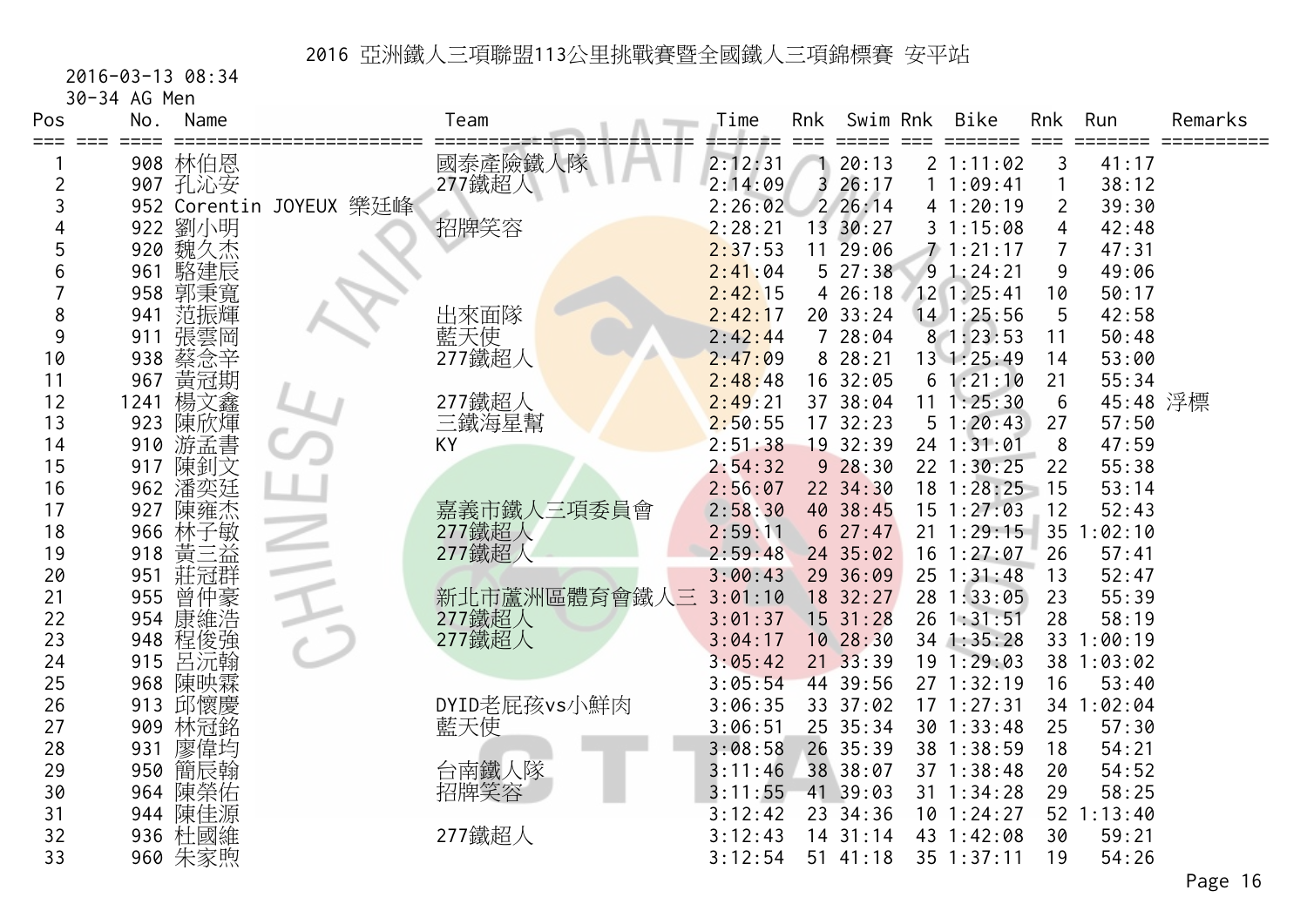| 34      | 黃呈原<br>947   | 運科運醫人        | 3:16:52  | 55 42:36    | 36 1:38:16   | 56:01<br>24     |                |
|---------|--------------|--------------|----------|-------------|--------------|-----------------|----------------|
| 35      | 黃紀元<br>943   | 277鐵超人       | 3:17:05  | 27 35:56    | 42 1:41:21   | 59:48<br>31     |                |
| 36      | 劉俋呈<br>925   | 24Z營養鐵人隊     | 3:18:14  | 34 37:06    | 23 1:30:38   | 49 1:10:31      |                |
| 37      | 廖惇弘<br>1236  | 吼獅雷          | 3:22:06  | 42 39:33    | 33 1:34:51   | 46 1:07:43 浮標   |                |
| 38      | `銘傑<br>924   | 藍天使          | 3:22:17  | 12 29:19    | 40 1:39:48   | $51 \t1:13:11$  |                |
| 39      | 吳尚彥<br>930   | 277鐵超人       | 3:23:36  | 52 42:03    | 32 1:34:44   | 43 1:06:49      |                |
| 40      | 張威<br>940    | 拼命三狼與懶羊      | 3:27:04  | 39 38:34    | 39 1:39:30   | 47 1:09:02      |                |
| 41      | 吳君憶<br>956   | 277鐵超人       | 3:28:05  | 50 41:07    | 29 1:33:08   | 53 1:13:51      |                |
| 42 $*$  | 吳其恩<br>963   | 阿寶讚讚讚        | 3:28:40  | 43 39:55    | 48 1:46:06   | 37 1:02:40 帶錯晶片 |                |
| 43      | 余祐全<br>1237  | 就愛鐵          | 3:29:19  | 48 40:29    | 46 1:45:19   | 40 1:03:32 浮標   |                |
| 44      | 1239<br>田煌榮  |              | 3:32:27  | 31<br>36:35 | $51$ 1:52:23 | 39 1:03:31 浮標   |                |
| 45      | 劉彥田<br>959   | 阿寶讚讚讚        | 3:32:38  | 61 46:28    | 41 1:39:51   | 42 1:06:20      |                |
| 46      | 黃昱綸<br>945   |              | 3:33:07  | 30 36:31    | 52 1:52:53   | 41 1:03:45      |                |
| 47      | 廖志豪<br>934   | 豪順連線         | 3:34:18  | 35 37:50    | 55 1:54:13   | 36 1:02:16      |                |
| 48      | 陳泓宇<br>921   |              | 3:35:54  | 45 40:05    | 20 1:29:05   | 60 1:26:44      |                |
| 49      | 周慶賢<br>953   | 新北市蘆洲區體育會鐵人三 | 3:35:56  | 63 56:48    | 45 1:45:15   | 17<br>53:54     |                |
| 50      | 林起義<br>919   |              | 3:36:03  | 56 43:34    | 47 1:45:27   | 44 1:07:03      |                |
| 51      | 黃明智<br>928   | 277鐵超人       | 3:37:02  | 28 36:06    | 49 1:50:39   | 48 1:10:18      |                |
| 52      | 許燕順<br>949   | 豪順連線         | 3:39:44  | 46 40:14    | 44 1:43:36   | 55 1:15:55      |                |
| 53      | 陳志翰<br>1242  | 277鐵超人       | 3:41:20  | 53 42:08    | 50 1:51:42   | 45 1:07:31 浮標   |                |
| $54 *$  | 劉建永<br>1233  | Tom's Team   | 3:45:15  | 62 46:56    | 58 1:58:17   | 32 1:00:03 浮標   |                |
| 55 $*$  | 914          |              | 3:47:22  | 59 45:24    |              | 63              |                |
| 56      | 926<br>蕭鎮基   | 277鐵超人       | 3:50:54  | 32 36:50    | 53 1:52:59   | 57 1:21:06      |                |
| 57      | 黃亮穎<br>1238  |              | 3:54:39  | 36 37:52    | 54 1:53:39   | 58 1:23:09 浮標   |                |
| 58      | 933          | 拼命三狼與懶羊羊     | 3:56:39  | 47 40:17    | 57 1:56:11   | 56 1:20:13      |                |
| 59<br>* | 吳政杰<br>1232  | Tom's Team   | 4:00:26  | 57 43:56    | 59 2:01:19   | 54 1:15:12 浮標   |                |
| 60      | 呂尚軒<br>937   | DYID老屁孩vs小鮮肉 | 4:02:53  | 54 42:24    | 56 1:55:25   | 59 1:25:05      |                |
| 61      | 陳泓伸<br>939   |              | 4:07:27  | 49 40:50    | 62 2:15:20   | $50$ $1:11:18$  |                |
| 62      | 紀松男<br>932   | 拼命三狼與懶羊羊     | 4:15:06  | 60 45:42    | 60 2:02:23   | 61 1:27:02      |                |
| $63 *$  | 張昭貽<br>1234  | Tom's Team   | 4:15:34  | 58 43:56    | 61 2:02:47   | 62 1:28:52 浮標   |                |
|         | DSQ 1240 謝承宏 |              | 11:22:48 |             | 57:41        |                 | 1:00:34 BIKE少圈 |
|         |              |              |          |             |              |                 |                |

賽事資訊: Swim 1500 m/2 laps; Bike 42 km/2 laps; Run 10.5 km/2 laps 賽事環境: Water temperature 22 C; Air temperature 19-26 C; Wetsuit swim 裁 判: 戴安宇/TPE 仲委會: 劉玉峰/TPE; 吳國王民/TPE; 毛念祖/TPE; 李新生/TPE; 劉錫鑫/TPE 計 時: Chinese Taipei Triathlon Association Print 2016-03-14, 21:34:52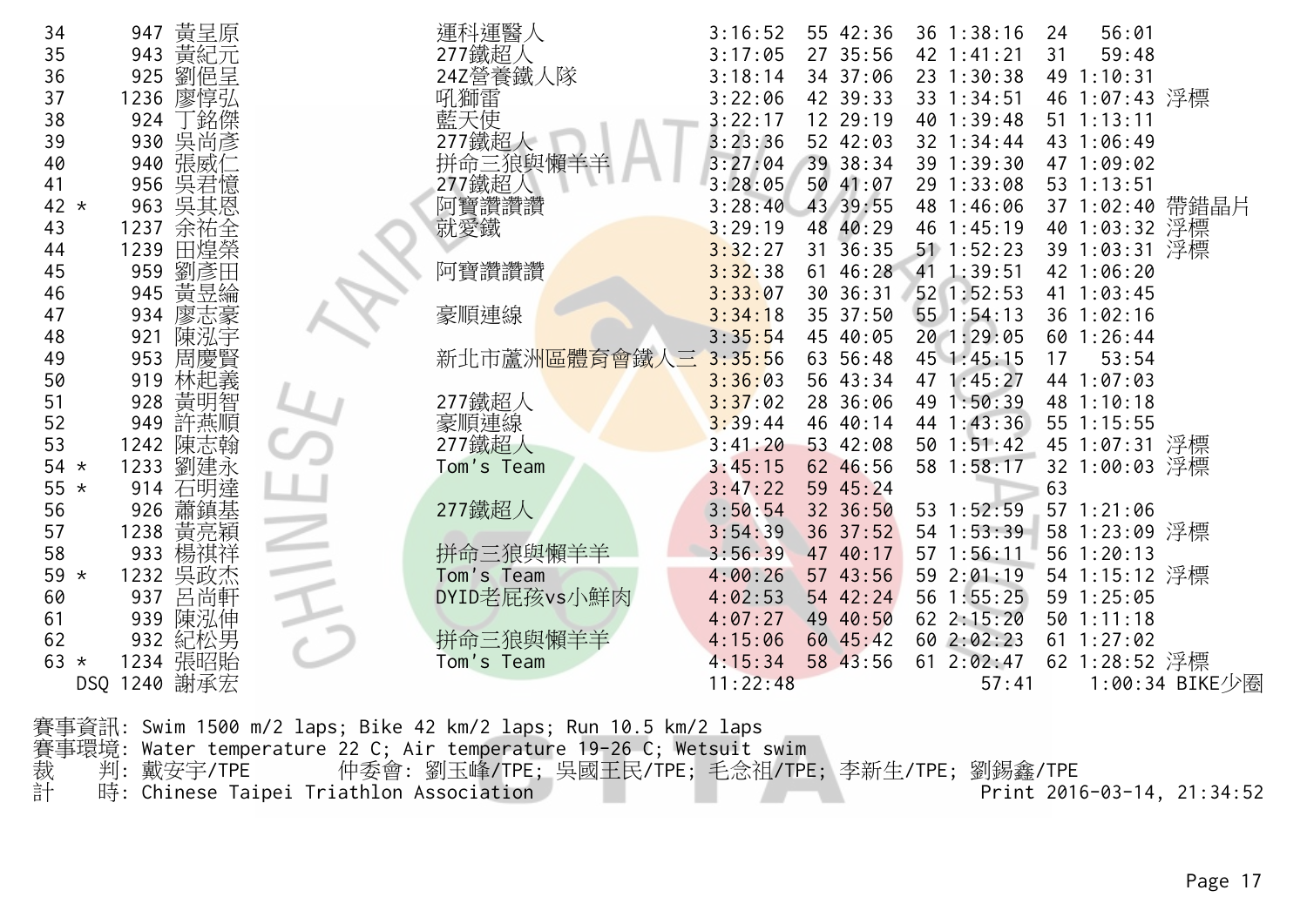2016-03-13 08:32

25-29 AG Men

| Pos<br>===<br>$=$ $=$ $=$ | No. | Name                  | Team          | Time    | Rnk | Swim Rnk     | <b>Bike</b>    | Rnk            | Run        | Remarks |
|---------------------------|-----|-----------------------|---------------|---------|-----|--------------|----------------|----------------|------------|---------|
|                           |     | 901 錢亮學               |               | 2:08:33 |     | 119:17       | 11:09:07       | 3              | 40:11      |         |
| $\overline{c}$            |     | 874 林敬航               | 嘉義市鐵人三項委員會    | 2:16:25 |     | 623:07       | 4 1:12:34      | 5              | 40:44      |         |
| 3                         |     | 864 ARCIS GAETAN      |               | 2:16:31 |     | 3 21:58      | 51:14:38       | $\overline{2}$ | 39:56      |         |
|                           |     | 852 沈聖傑               |               | 2:17:12 |     | 221:47       | 2 1:12:07      | 8              | 43:19      |         |
| 5                         |     | 896 李元肇               |               | 2:21:18 |     | $9\,24:11$   | 71:16:03       | 6              | 41:05      |         |
| 6                         |     | 856 陳宗廷               | 國泰產險鐵人隊       | 2:21:32 |     | 18 28:27     | 31:12:25       | 4              | 40:41      |         |
|                           | 883 | 徐君宇                   | 冰淇淋鐵人         | 2:21:56 |     | 723:22       | 13 1:21:37     | 1              | 36:57      |         |
| 8                         |     | 858 Quinn Alan Seaton |               | 2:30:16 |     | 12 25:33     | $15$ 1:21:49   | $\overline{7}$ | 42:55      |         |
| 9                         |     | 900 盧思遠               |               | 2:31:58 |     | 4 22:36      | 16 1:22:08     | 13             | 47:15      |         |
| 10                        |     | 884 Kerry Meehan      | 277鐵超人        | 2:33:40 |     | 17 28:20     | $14$ 1:21:45   | 9              | 43:35      |         |
| 11                        |     | 879 Alexis Francois   |               | 2:35:08 |     | 19 30:05     | $12 \t1:21:26$ | 10             | 43:38      |         |
| 12                        | 894 | 李佳翰                   | 藍天使           | 2:36:32 |     | 24 31:07     | $11 \t1:21:11$ | 11             | 44:15      |         |
| 13                        | 898 | 楊晁青                   | ZIV運動眼鏡       | 2:39:41 |     | 522:43       | 81:19:31       | 26             | 57:28      |         |
| 14                        |     | 906 陳俊才               |               | 2:41:06 |     | 13 27:01     | $22$ 1:28:10   | 12             | 45:56      |         |
| 15                        | 869 | 月健龍                   | 277鐵超人        | 2:42:31 |     | $26$ 31:27   | 171:22:09      | 15             | 48:56      |         |
| 16                        |     | 886 BenYoung          |               | 2:43:31 |     | 14 27:51     | $10$ 1:20:41   | 24             | 55:00      |         |
| 17                        |     | 854 鄭健廷               | 277鐵超人        | 2:44:30 |     | $11 \t25:16$ | 24 1:30:03     | 17             | 49:13      |         |
| 18                        |     | 870 楊子生               | 277鐵超人        | 2:45:30 |     | 22 30:51     | 61:15:17       | 28             | 59:23      |         |
| 19                        | 893 | 呂承先                   |               | 2:48:12 |     | 16 28:17     | 18 1:24:42     | 25             | 55:15      |         |
| 20                        | 902 | 陳彥文                   | 屏科大鐵人隊        | 2:48:35 |     | 15 28:00     | 91:20:05       |                | 32 1:00:31 |         |
| 21                        | 890 | 石為友                   | 藍天使<br>277鐵超人 | 2:53:13 |     | 30 33:02     | 20 1:26:21     | 21             | 53:50      |         |
| 22                        |     | 882 張仕杰               |               | 2:53:56 |     | 8 23:22      | 271:31:09      | 29             | 59:25      |         |
| 23                        | 877 | 許信平                   | 賞車三鐵團         | 2:55:53 |     | 28 32:39     | $25$ 1:30:20   | 20             | 52:55      |         |
| 24                        | 861 | 卓育民                   | DYID老屁孩vs小鮮肉  | 2:57:02 |     | 2030:14      | 19 1:25:49     |                | 33 1:01:00 |         |
| 25                        | 888 | 劉峻碩                   |               | 2:57:45 |     | 25 31:21     | 34 1:34:14     | 19             | 52:11      |         |
| 26                        | 903 | 葉宗鑫                   | 277鐵超人        | 2:58:02 |     | 35 36:33     | 32 1:33:43     | 14             | 47:47      |         |
| 27                        | 855 | 蔡易成                   | 277鐵超人        | 2:58:24 |     | 10 24:15     | 33 1:33:52     |                | 31 1:00:17 |         |
| 28                        | 891 | 黃俊諺                   |               | 3:00:54 |     | 29 33:02     | 38 1:37:24     | 18             | 50:29      |         |
| 29                        | 871 | 士維<br>廖               | 藍天使           | 3:01:47 |     | 21 30:43     | 35 1:36:15     | 23             | 54:51      |         |
| 30                        | 860 | 高祥傑                   |               | 3:02:07 |     | 40 39:55     | $21 \t1:27:25$ | 22             | 54:48      |         |
| 31                        | 899 | 劉萬鴻                   | 藍天使           | 3:03:47 |     | 38 37:53     | 37 1:36:51     | 16             | 49:03      |         |
| 32                        |     | 878 程國展               | 賞車三鐵團         | 3:05:24 |     | 32 33:44     | 23 1:29:46     |                | 35 1:01:55 |         |
| 33                        |     | 859 詹偉帆               | 納鐵人           | 3:10:10 |     | 27 32:10     | 30 1:32:19     |                | 40 1:05:41 |         |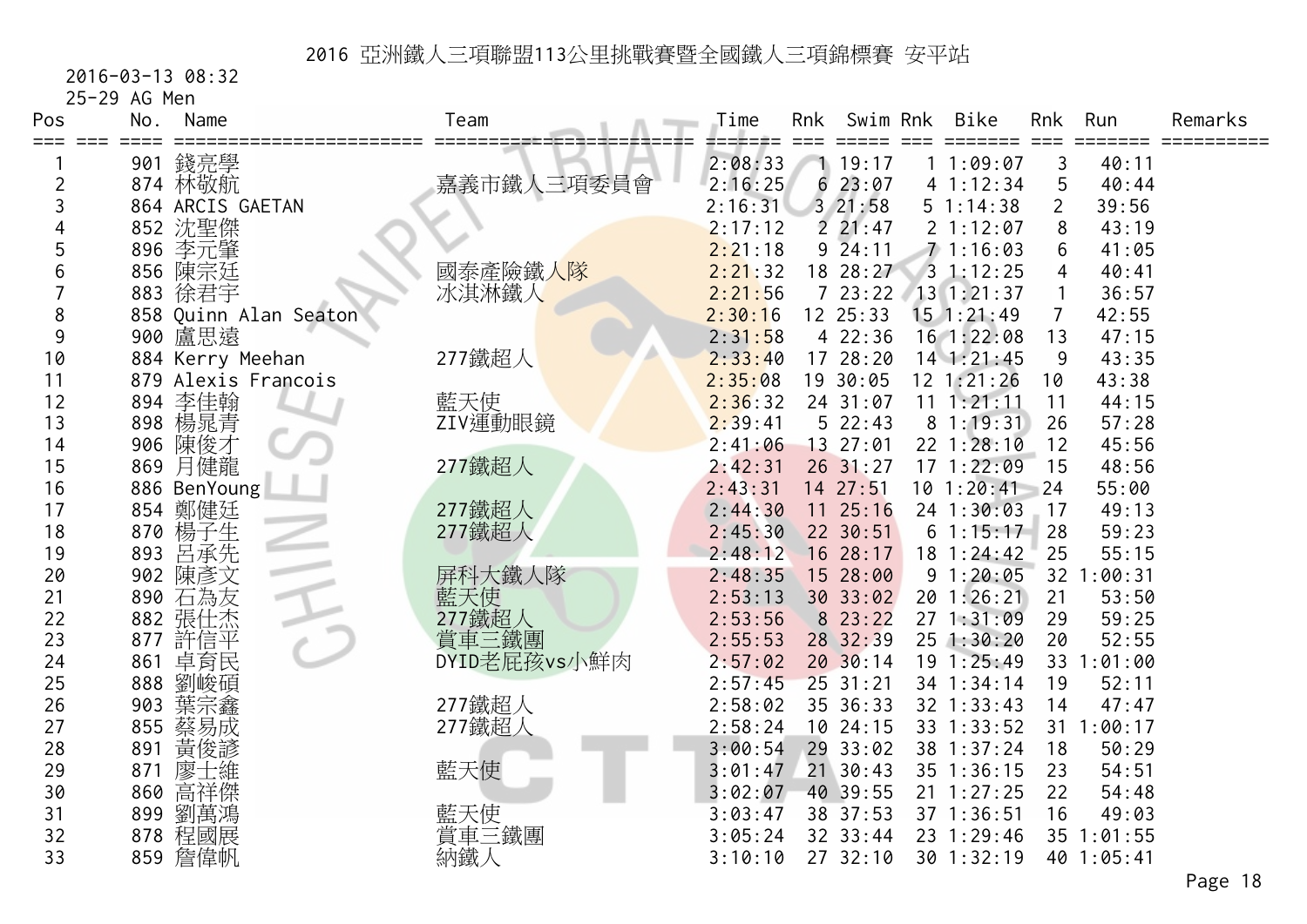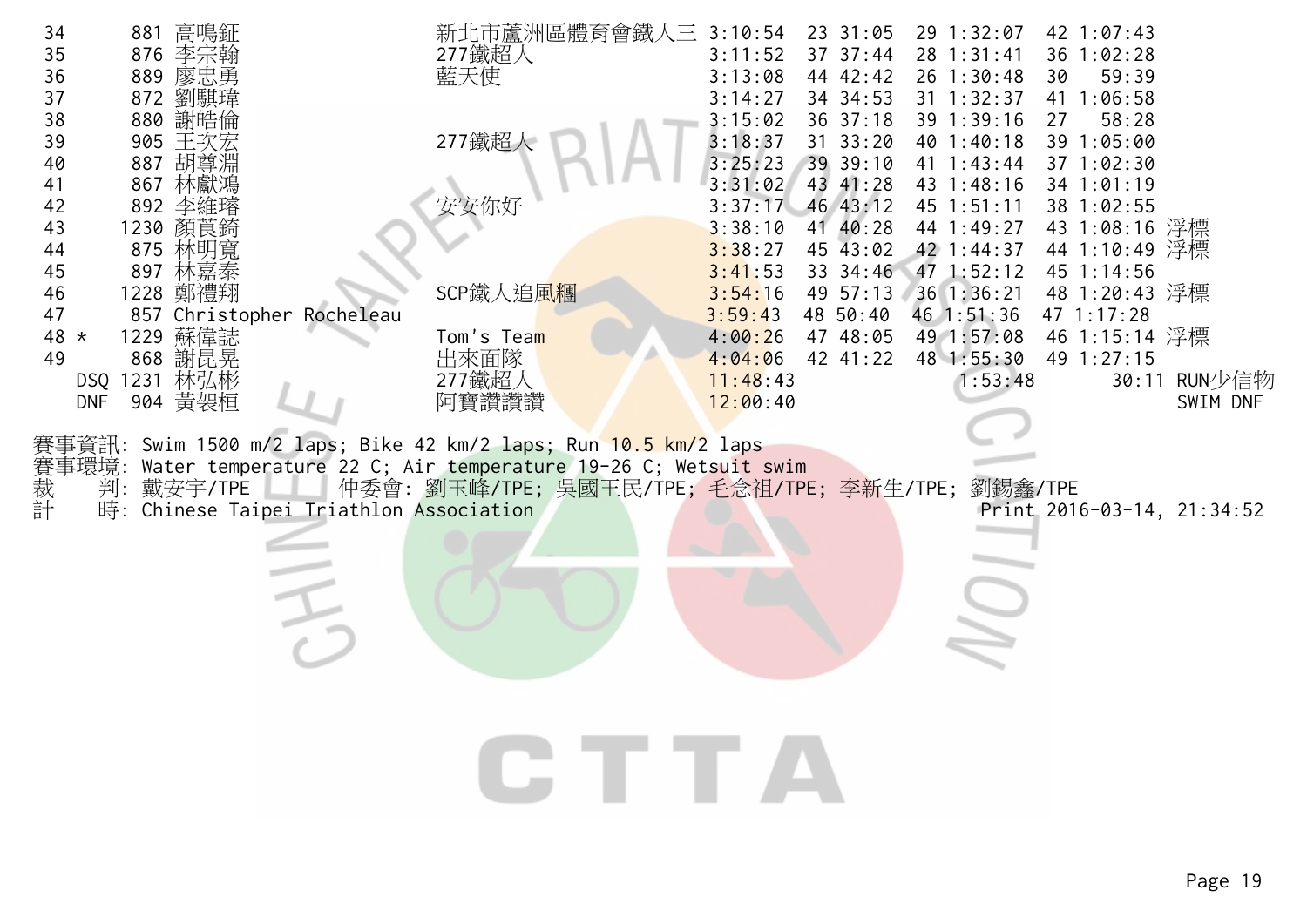2016-03-13 08:32

18-24 AG Men

| Pos    | No.  | Name               | Team          | Time    | Rnk | Swim Rnk            | <b>Bike</b>    | Rnk   | Run            | Remarks         |
|--------|------|--------------------|---------------|---------|-----|---------------------|----------------|-------|----------------|-----------------|
| ⋍⋍⋍    |      | 846 謝育宏            |               | 2:06:27 |     | 2 20:55             | 11:05:51       |       | 39:43          |                 |
| 2      | 821  | 李長泰                | 277鐵超人        | 2:14:20 |     | 522:14              | 41:11:00       | 2     | 41:07          |                 |
| 3      | 815  | 毛偉丞                | 林家軍           | 2:18:21 |     | 622:29              | 31:10:56       | 8     | 44:57          |                 |
|        | 851  | 毛培瑞                |               | 2:20:42 |     | 723:18              | 51:16:10       | 3     | 41:15          |                 |
| 5      | 838  | 黎張譽騰               |               | 2:23:17 |     | $9\overline{2}4:01$ | 61:16:44       | 5     | 42:33          |                 |
| 6      | 845  | 馮昶鈞                |               | 2:26:05 | 1   | 19:12               | 91:23:32       | 6     | 43:23          |                 |
|        | 842  | 徐振勛                | 竹東警愛跑         | 2:28:00 |     | 12 26:13            | 71:19:50       | 4     | 41:58          |                 |
| 8      | 850  | 曾玠皓                |               | 2:32:23 | 11  | 25:46               | 81:21:26       | 9     | 45:12          |                 |
| 9      | 758  | 駱政彥                | 屏科大鐵人隊        | 2:35:06 |     | 3 20:56             | 21:07:08       |       | 24 1:07:03     |                 |
| 10     | 816  | 陳翊煒                | 初鐵ing<br>team | 2:35:12 |     | 4 21:55             | 12 1:29:54     | 7     | 43:24          |                 |
| 11     | 848  | 劉函毓                | 初鐵ing<br>team | 2:42:54 |     | 8 23:46             | 11 1:27:46     | 13    | 51:23          |                 |
| 12     | 820  | 王彥鈞                |               | 2:47:19 |     | 14 28:09            | 14 1:33:07     | 10    | 46:04          |                 |
| 13     | 837  | 李<br>祥             |               | 2:49:11 |     | 15 28:59            | 10 1:26:15     | 16    | 53:57          |                 |
| 14     | 1227 | 秦嗣華                | 277鐵超人        | 2:57:04 |     | 30 39:09            | $13 \t1:30:32$ | 11    | 47:25 浮標       |                 |
| 15     |      | 849 張士捷            | 初鐵ing<br>team | 2:57:40 |     | 10 24:29            | 23 1:41:03     | 14    | 52:10          |                 |
| 16     |      | 830 湯立成            | 胖丁            | 2:57:55 |     | 19 31:13            | $15$ $1:34:12$ | $-15$ | 52:31          |                 |
| 17     | 844  | 鄧禾東                | 台灣體大          | 2:58:57 |     | 16 29:43            | 21 1:39:34     | 12    | 49:41          |                 |
| 18     | 825  | 文瑩                 |               | 3:05:56 |     | 17 31:03            | 191:37:03      | 19    | 57:50          |                 |
| 19     |      | 834 陳宣儒            |               | 3:07:35 |     | 13 27:57            | 24 1:45:24     | 17    | 54:15          |                 |
| 20     | 826  | 陳宥任                |               | 3:11:16 |     | 23 36:09            | 20 1:38:02     | 18    | 57:07          |                 |
| 21     | 817  | 蘇裕展                | 277鐵超人        | 3:12:39 |     | 2032:13             | 171:36:00      |       | 22 1:04:27     |                 |
| 22     | 822  | 朱冠緯                | 屏科大鐵人隊        | 3:15:17 |     | 25 36:52            | $16$ 1:35:15   |       | 21 1:03:11     |                 |
| 23     | 1226 | 胡耕民                | 277鐵超人        | 3:19:36 |     | 27 37:05            | $18$ 1:36:53   |       | 23 1:05:39 浮標  |                 |
| 24     |      | 824 石久煜            | 中國醫單車社        | 3:31:56 |     | 22 35:20            | 22 1:40:26     |       | 30 1:16:10     |                 |
| 25     | 841  | 湯繼光                |               | 3:35:44 |     | 21 34:24            | 25 1:46:00     |       | 29 1:15:20     |                 |
| 26     | 847  | 楊家承                |               | 3:39:23 |     | 18 31:05            | 29 1:53:34     |       | 28 1:14:45     |                 |
| 27     | 1275 | 陳智羿                |               | 3:39:37 |     | 34 44:35            | 28 1:52:14     |       | 20 1:02:49 浮標  |                 |
| 28     | 823  | 李維剛                | 安安你好          | 3:45:09 |     | 28 37:49            | 31 1:56:35     |       | 271:10:47      |                 |
| 29     | 831  | 覃庭凱                |               | 3:46:40 |     | 29 38:09            | 32 1:57:53     |       | $26$ 1:10:40   |                 |
| 30     |      | 835 李書羽            |               | 3:53:18 |     | 33 41:44            | 26 1:47:55     |       | 32 1:23:40     |                 |
| 31     |      |                    |               | 3:56:07 | 31  | 39:31               | 30 1:56:25     |       | $31$ $1:20:11$ |                 |
| $32 *$ |      | 843 潘同甯<br>819 洪匡毅 |               | 3:57:38 |     | 24 36:51            | 34 2:10:34     |       |                | 25 1:10:15 帶錯晶片 |
| 33     |      | 832 戴濟任            | 24Z營養鐵人隊      | 3:58:11 |     | 32 40:29            | 27 1:48:14     |       | 33 1:29:29     |                 |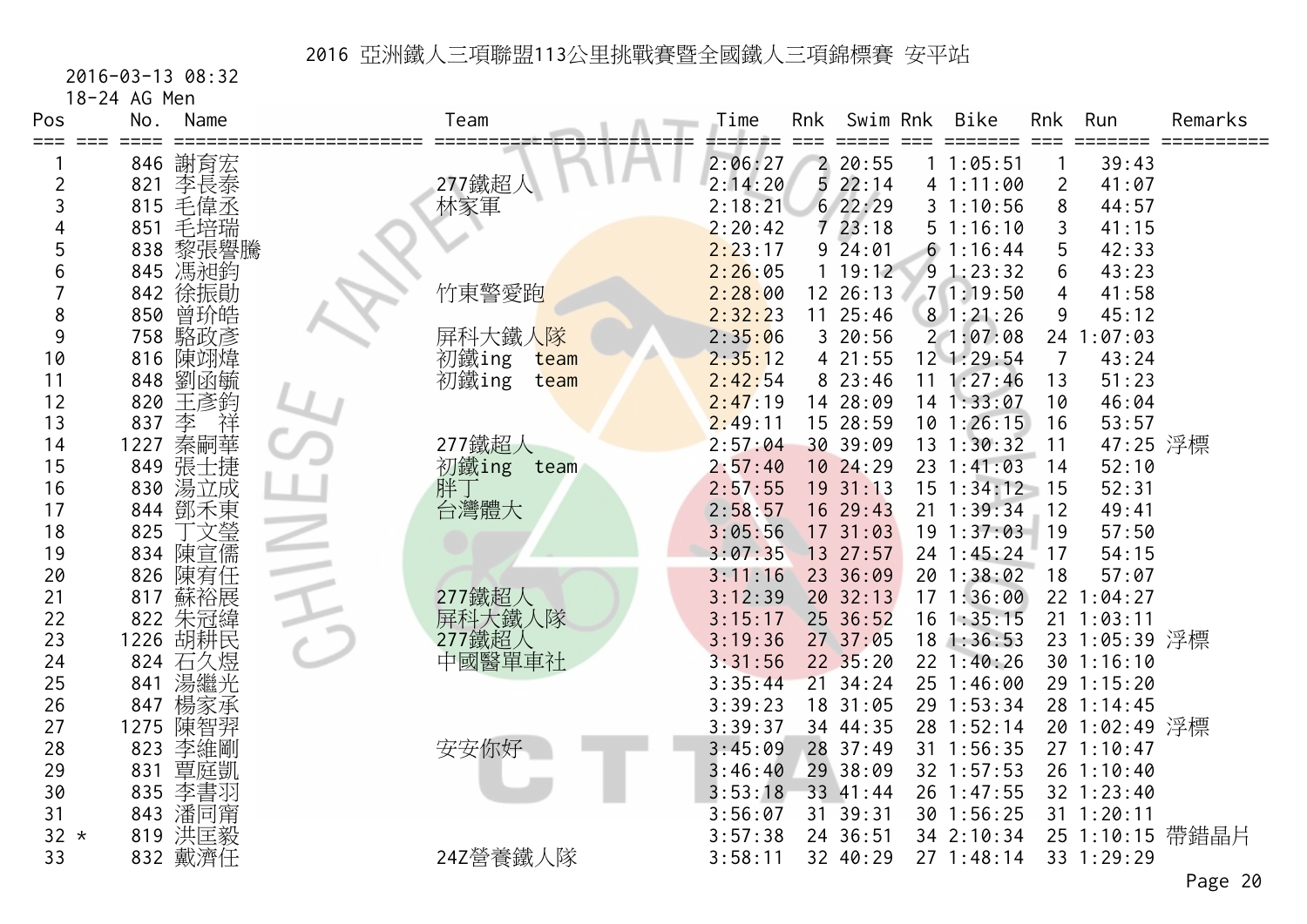#### 34 \* 818 曾國源 4:30:58 26 36:55 33 2:10:30 34 1:43:33 帶錯晶片

賽事資訊: Swim 1500 m/2 laps; Bike 42 km/2 laps; Run 10.5 km/2 laps 賽事環境: Water temperature 22 C; Air temperature 19-26 C; Wetsuit swim 裁 判: 戴安宇/TPE 仲委會: 劉玉峰/TPE; 吳國王民/TPE; 毛念祖/TPE; 李新生/TPE; 劉錫鑫/TPE **计** 時: Chinese Taipei Triathlon Association Print 2016-03-14, 21:34:52

#### 2016 亞洲鐵人三項聯盟113公里挑戰賽暨全國鐵人三項錦標賽 安平站

2016-03-13

|     |             |          | WWW 組成績/Women Team Relay Results |               |          |          |      |                          |          |                  |
|-----|-------------|----------|----------------------------------|---------------|----------|----------|------|--------------------------|----------|------------------|
| Pos |             | No. Name |                                  | Team          |          | Time     | Swim | Bike                     | Run      | Remarks          |
|     |             |          |                                  |               |          |          |      |                          |          |                  |
|     | 1161        |          | 游承恩.許婷榕.林庭瑄                      |               | LDS超鐵女子組 | 2:27:16  |      | $22:44$ 1:18:29          | 46:05    |                  |
|     |             |          | 1164 蔡佩君. 莊靜郁. 薛靜如               |               | 台南鐵人隊    | 2:42:58  |      | $33:05$ 1:22:11          | 47:44    |                  |
|     |             |          | 1267 梁念慈.蔡靜芳.陳嬿竹                 |               | 土城高中 飛翔隊 | 2:46:50  |      | $25:41 \text{ } 1:26:26$ | 54:45 浮標 |                  |
|     |             |          | 1165 凌美影. 林宛樺. 林儒怜               |               | 辰星鐵三角    | 3:03:30  |      | $39:50$ 1:31:55          | 51:46    |                  |
|     |             |          | 1166 吳茜如. (二余)佩菁.田育綺             |               | 277鐵超人   | 3:12:25  |      | $48:21$ 1:36:44          | 47:21    |                  |
|     |             |          | 1162 詹立菱.詹立慈.詹立瑜                 | <b>NASers</b> |          | 3:12:45  |      | 29:22 1:39:36 1:03:48    |          |                  |
|     |             |          | 1269 連雅琪.戴美倫.陳冠杏                 |               | 土城高中 築夢隊 | 3:13:38  |      | 39:19 1:31:22 1:02:58 浮標 |          |                  |
| 8   | 1163        |          | 李沛縈.林淑子.林芝曲                      | 三點水           |          | 3:15:21  |      |                          | 1:07:23  |                  |
| 9   |             |          | 1268 廖昱綺.戴嘉靚.黃子瑜                 |               | 土城高中 破浪隊 | 3:32:38  |      | 38:12 1:46:54 1:07:33 浮標 |          |                  |
| 10  |             |          | 1281 王品懿. 林冠伶. 林素蓉               |               | 242營養鐵人隊 | 3:36:35  |      | 39:08 1:42:12 1:15:16    |          |                  |
|     | 1167<br>DSQ |          | 陳姮媛.許育甄.王俞琇                      |               | 277鐵超人   | 12:05:19 |      |                          |          | 1:10:33 SWIM DNF |

賽事資訊: Swim 1500 m/2 laps; Bike 42 km/2 laps; Run 10.5 km/2 laps 賽事環境: Water temperature 22 C; Air temperature 19-26 C; Wetsuit swim<br>裁 判: 戴安宇/TPE 仲委會: 劉玉峰/TPE; 吳國王民/TPE; 毛念祖/TPI<br>計 時: Chinese Taipei Triathlon Association 判:戴安宇/TPE 仲委會: 劉玉峰/TPE; 吳國王民/TPE; 毛念祖/TPE; 李新生/TPE; 劉錫鑫/TPE 時: Chinese Taipei Triathlon Association 2016-03-14, 21:34:52

## CITILA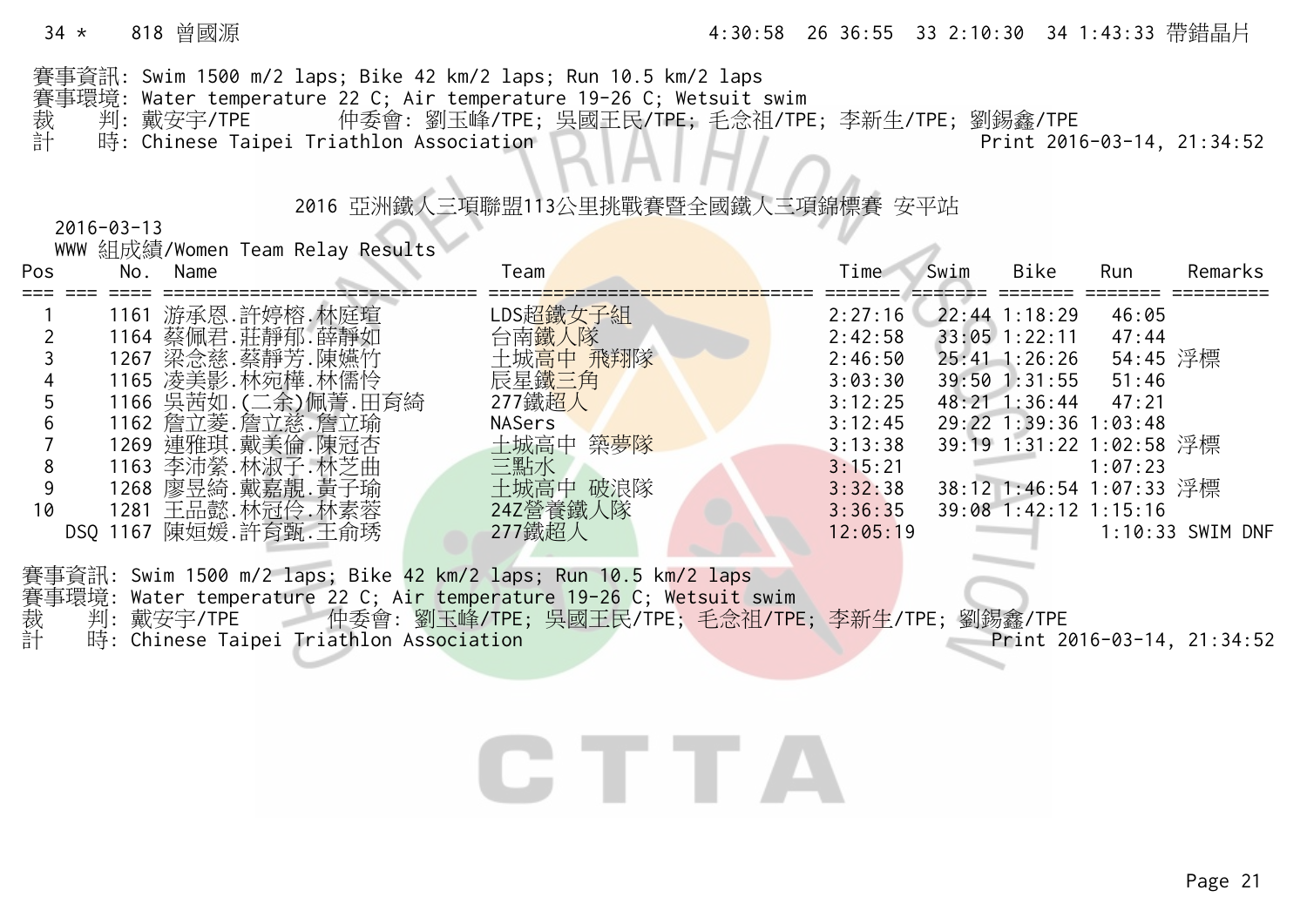|                | $2016 - 03 - 13$ |          |                                                          |                     |          |      |                                 |          |               |
|----------------|------------------|----------|----------------------------------------------------------|---------------------|----------|------|---------------------------------|----------|---------------|
|                |                  |          | M+W 組成績/M+W Mix Team Relay Results                       |                     |          |      |                                 |          |               |
| Pos            |                  | No. Name |                                                          | Team                | Time     | Swim | <b>Bike</b>                     | Run      | Remarks       |
| ⋍⋍⋍            | $==$             |          | 1211 姜佳竺.宋冠伯.許凱智                                         | 嘉義大學                | 2:26:57  |      | ====<br>20:13 1:29:15           | 37:30    |               |
| $\overline{2}$ |                  |          | 1171 Margo_C. Juan P_F_H. Johan Dana Honey Badgers 1 Mix |                     | 2:27:38  |      | 28:36 1:16:54                   | 42:09    |               |
| 3              |                  |          | 1206 張晏慈. 楊永駿. 陳景行                                       | 中國醫大鐵人社             | 2:29:19  |      | $23:45$ 1:18:59                 | 46:37    |               |
| 4              |                  |          | 1212 李函蓁. 謝金龍. 廖羿展                                       | 嘉藥鐵人隊               | 2:32:11  |      | $31:14$ 1:16:41                 | 44:17    |               |
| 5              |                  |          | 1197 莊順捷.李威德.吳天云                                         | TOP健身房              | 2:33:18  |      | $18:47$ 1:24:14                 | 50:17    |               |
| 6              |                  |          | 1213 莊筑蓁.王信(人豪).駱韋佑                                      | 歐盛達鐵人隊              | 2:39:46  |      | 29:43 1:20:17                   | 49:48    |               |
|                |                  |          | 1215 吳佳展.陳翰翊.徐孟                                          | 277鐵超人              | 2:45:13  |      | 29:59 1:17:07                   | 58:09    |               |
| 8              |                  |          | 1217 王育雯.侯秀菁.呂宗憲                                         | 277鐵超人              | 2:46:27  |      | $32:57$ 1:28:14                 | 45:18    |               |
| 9              |                  |          | 1209 林捷妮.陳帥先.馬士揚                                         | 高富 <mark>美集團</mark> | 2:51:48  |      | $31:02$ 1:29:09                 | 51:37    |               |
| $10 *$         |                  |          | 1194 陳柏齊.鄭意憲.林咨呈<br>1205 林益全.鄭宇智.陳新蓓                     | TOP健身房              | 3:00:58  |      |                                 | 1:09:05  |               |
| 11             |                  |          |                                                          | TOP健身房              | 3:07:51  |      | 22:47 1:39:03 1:06:02           |          |               |
| 12             |                  |          | 1274 王乃民.陳翔宇.宋書儀                                         | TOP健身房              | 3:10:12  |      | $32:19$ 1:45:18                 | 52:36 浮標 |               |
| 13             |                  |          | 1273 李蘋真.范貞文.鄭達暄                                         | TOP健身房              | 3:10:33  |      | 29:48 1:49:28                   | 51:19 浮標 |               |
| 14             |                  |          | 1199 呂明靜.彭勝輝.柯力雯                                         | TOP健身房              | 3:14:53  |      | 35:26 1:30:23 1:09:05           |          |               |
| 15             |                  |          | 1271 黃信嘉.賴大中.詹舒晴                                         | TOP健身房              | 3:17:51  |      | $40:14$ 1:42:39                 | 54:59 浮標 |               |
| 16             |                  |          | 1193 謝宇豪. 吳可璿. 楊涵茹                                       | TOP健身房              | 3:19:25  |      | 39:39 1:33:02 1:06:44           |          |               |
| 17             |                  |          | 1190 李文翔.劉懿慈.楊子賢                                         | TOP健身房              | 3:20:03  |      | 44:49 1:49:29                   | 45:46    |               |
| 18             |                  |          | 1189 羅偉中.張 懿.陸黛玲                                         | TOP健身房              | 3:21:43  |      | 34:29 1:34:41 1:12:34           |          |               |
| 19             |                  |          | 1214 葉珂甫.紀瑋慈.陳余姍                                         | 277鐵超人              | 3:23:19  |      | 53:32 1:26:09 1:03:39           |          |               |
| 20             |                  |          | 1218 林邦傑.張 心.吳健銘<br>1210 蔡昌宏.黃文輝.林千鈺                     | Top健身房              | 3:24:19  |      | 47:33 1:38:27                   | 58:20    |               |
| 21             |                  |          |                                                          | 殘念復仇者               | 3:30:37  |      | 37:55 1:38:27 1:14:15           |          |               |
| 22             |                  |          |                                                          | TOP健身俱樂部            | 3:31:24  |      | 38:21 1:30:33 1:22:31           |          |               |
| 23             |                  |          | 1202 蔡劭榮.莊 清.艾妙蓁<br>1200 鐘于翔.楊 超.吳玟琪<br>1203 陳奕圻.葉非比.陳聖翔 | TOP健身房              | 3:32:25  |      | $55:29$ 1:43:15                 | 53:42    |               |
| 24             |                  |          |                                                          | TOP健身俱樂部            | 3:36:43  |      | 34:05 2:00:42 1:01:57           |          |               |
| 25             |                  |          | 1196 高華謙.張庭溪.陳虹璇                                         | TOP健身房              |          |      | 3:39:12 1:01:25 1:36:39 1:01:09 |          |               |
| 26             |                  |          | 1198 劉明郎.郭欣平.黃瑋婷                                         | TOP健身房              | 3:41:06  |      | 55:38 1:38:34 1:06:55           |          |               |
| 27             |                  |          | 1208 李耕瑋.李耕琿.李思瑩                                         | 李豬豬                 | 3:46:55  |      | 42:50 1:48:36 1:15:30           |          |               |
| 28             |                  |          | 1284 許丁勻.劉丁元.粘凊紋                                         | 24Z營養鐵人隊            | 3:48:44  |      | 59:16 1:36:05 1:13:24           |          |               |
| 29             |                  |          | 1192 蔡宗融.熊晏筠.陳思(文三)                                      | TOP健身房              |          |      | 3:49:50 1:00:36 1:48:06 1:01:09 |          |               |
| 30             |                  |          | 1204 吳士豪.劉佩婷.曾秋婷                                         | UNI嘎逼初鐵接力           | 3:58:38  |      | 51:42 1:54:22 1:12:35           |          |               |
|                |                  |          | DSQ 1272 莊蕙薰.鄭宗育.鄭宗育                                     | TOP健身房              | 11:49:42 |      |                                 |          | 59:23 NO SWIM |
|                |                  |          | DSQ 1207 莊惠蓉. 莊貴欽. 莊慧珍                                   | 局仔保佑我               | 11:55:32 |      | 1:52:18                         |          | 39:38 RUN少信物  |